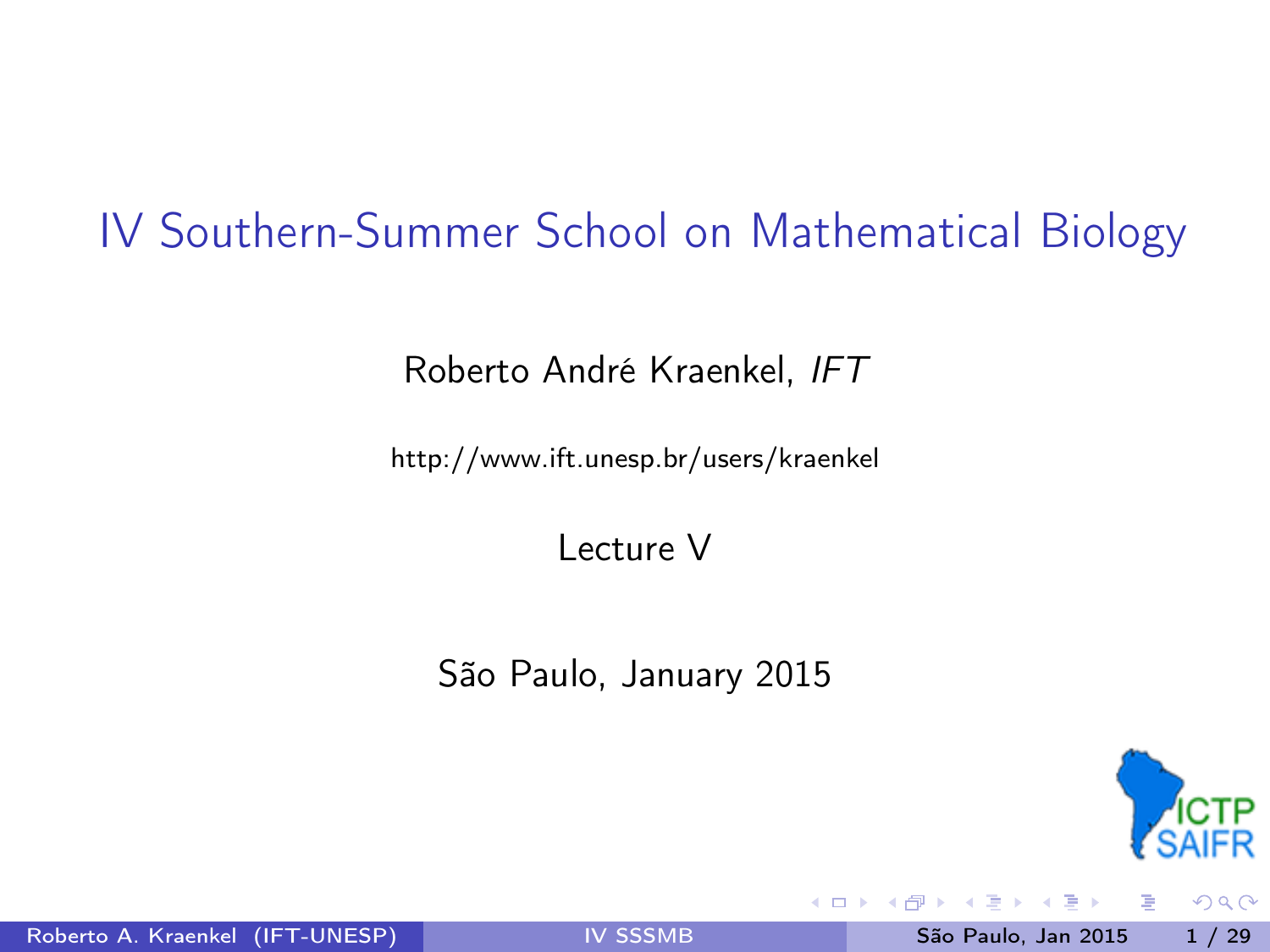**Outline** 





重

 $2990$ 

Roberto A. Kraenkel (IFT-UNESP) **[IV SSSMB](#page-0-0)** São Paulo, Jan 2015 2 / 29

 $\mathbb{R}^n \times \mathbb{R} \xrightarrow{\sim} \mathbb{R}^n$ 

Þ ×.

**∢ ロ ▶ イ 伊**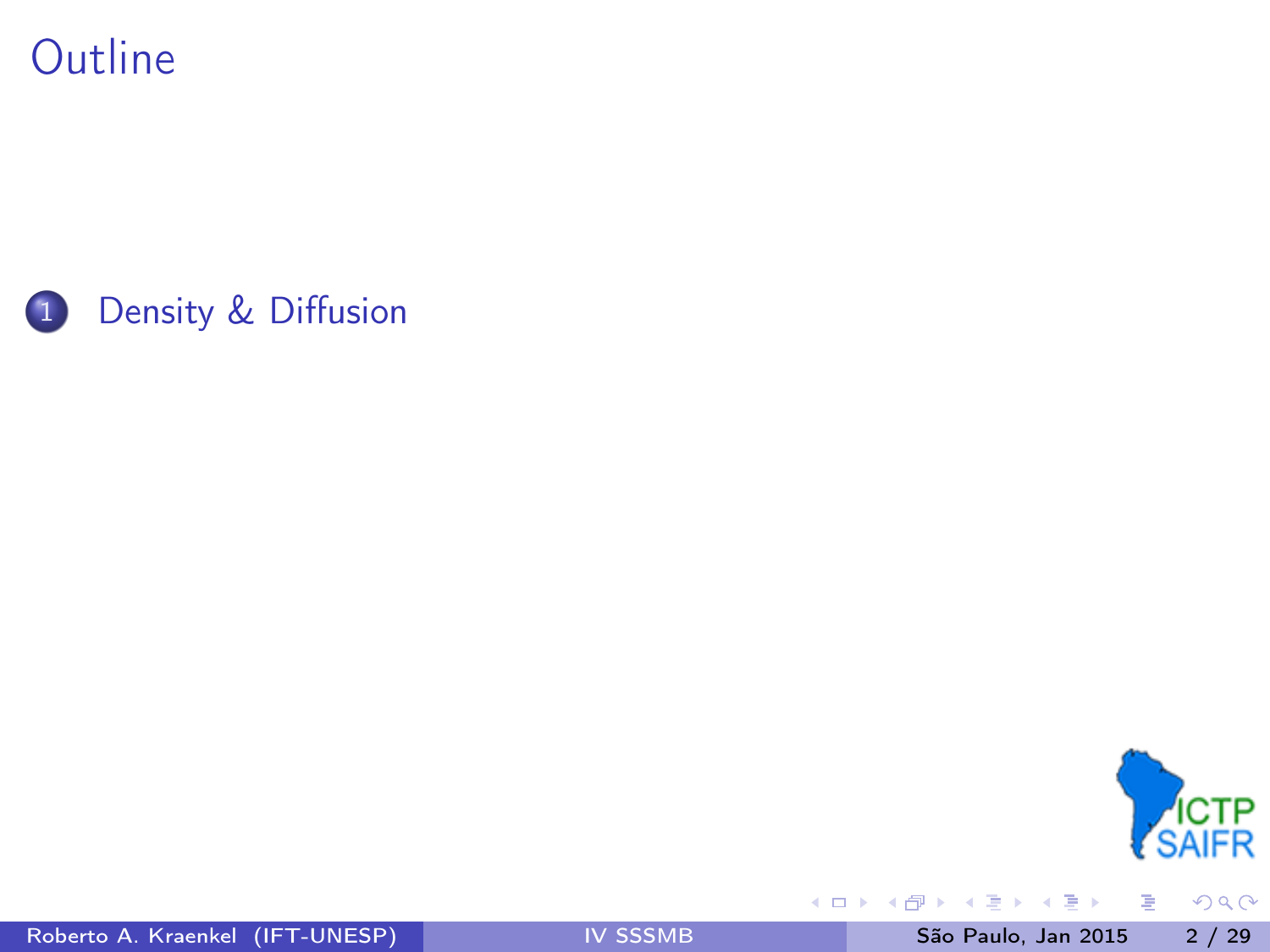







重

 $2990$ 

Roberto A. Kraenkel (IFT-UNESP) **[IV SSSMB](#page-0-0)** São Paulo, Jan 2015 2 / 29

 $\mathbb{B}$  is a  $\mathbb{B}$  is

**◆ ロ ▶ → イ 印**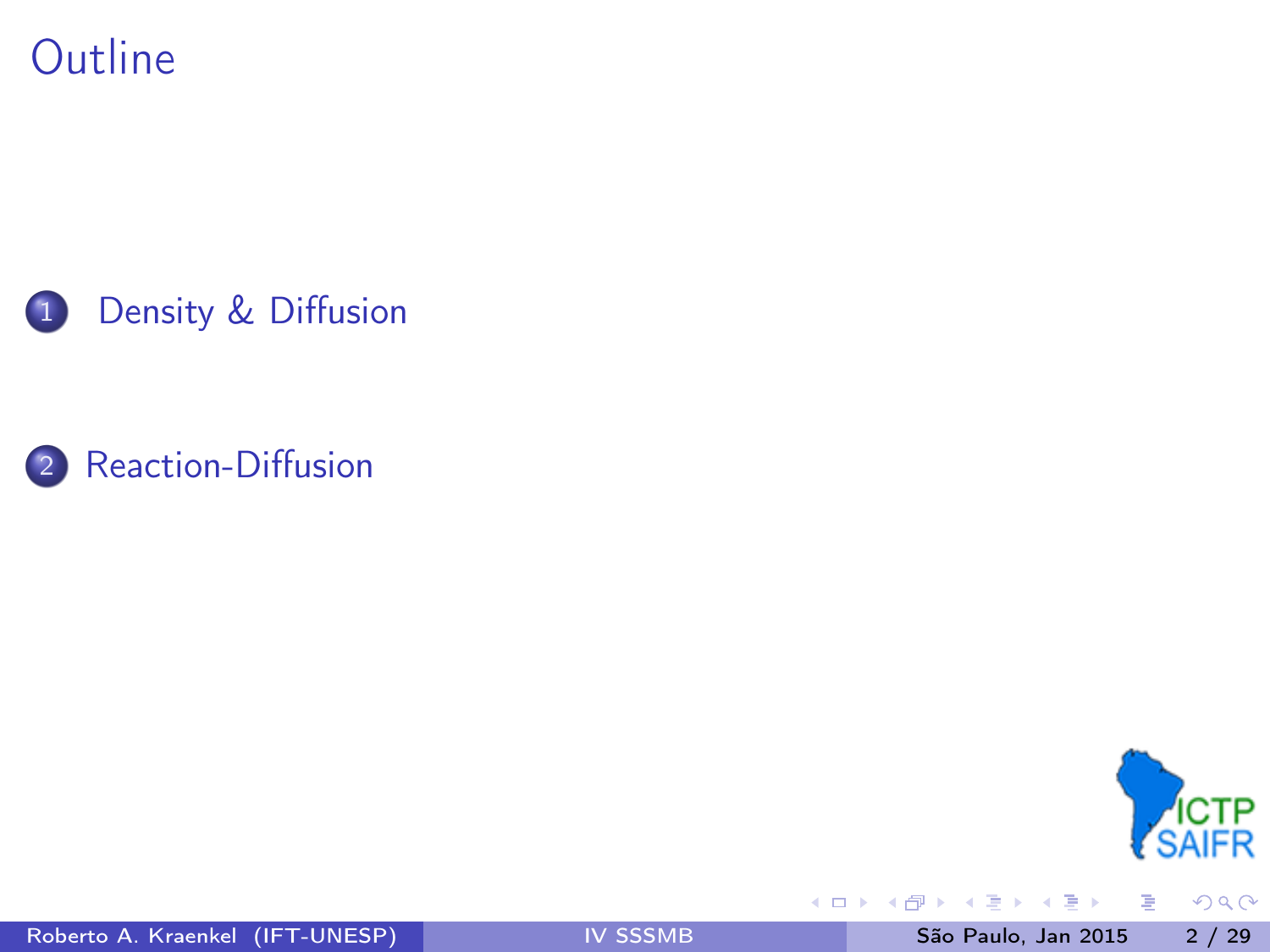









 $299$ 

重

Roberto A. Kraenkel (IFT-UNESP) **[IV SSSMB](#page-0-0)** São Paulo, Jan 2015 2 / 29

 $\mathbb{B}$  is a  $\mathbb{B}$  is

4 0 8 4 向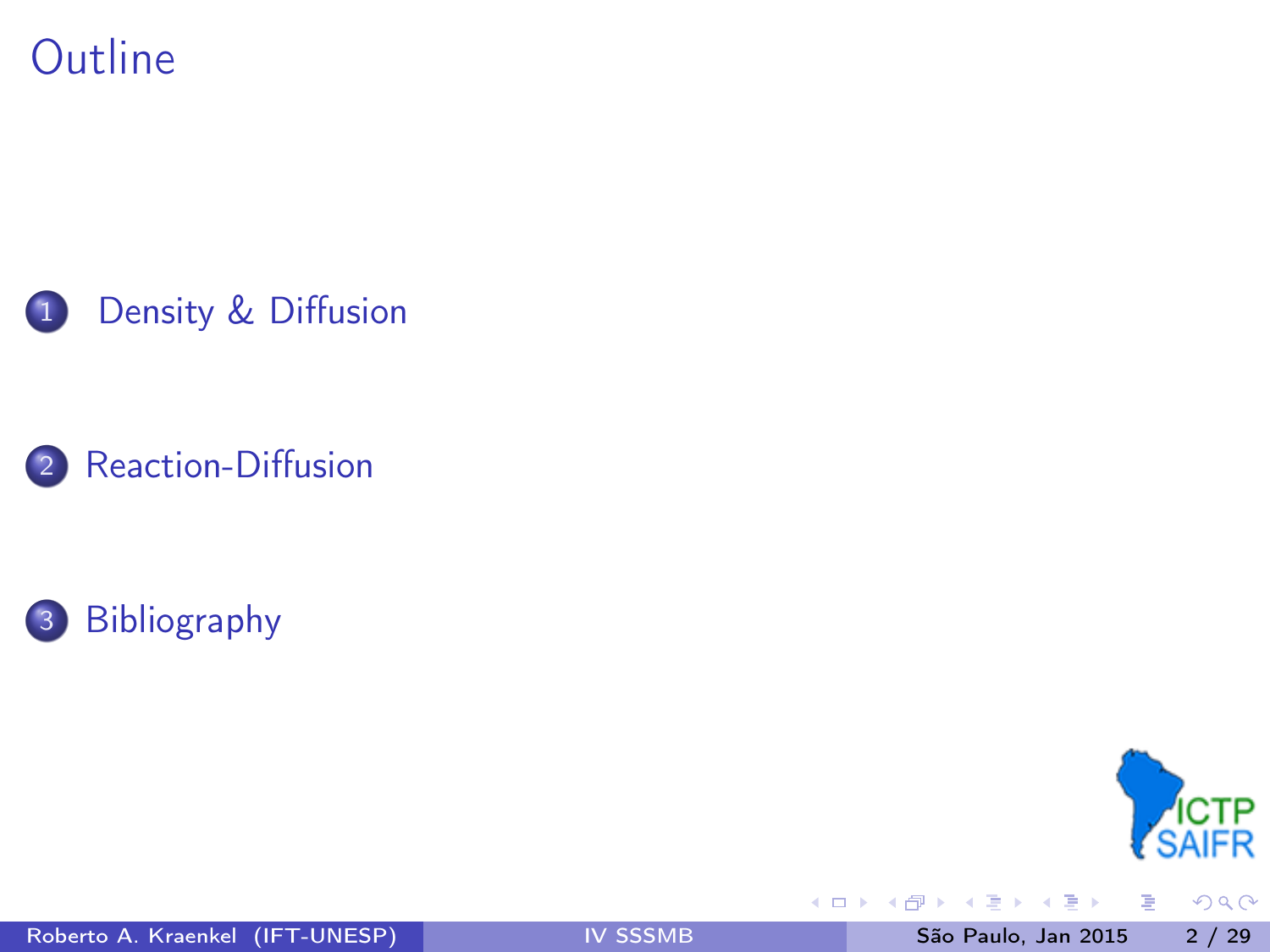# Space

- Up to this point, all models that we have studied assume implicitly that all individuals are in certain region of space.
- **•** This region has been supposed not to be very important.
- We think of homogeneous regions.
- **Well-mixed populations.**
- **O** HOWEVER...
- Individuals move, generating possibly the spatial redistribution of the population.
- And space may be heterogeneous due to several factors :
	- <sup>I</sup> climate
	- $\triangleright$  soil
	- $\triangleright$  vegetation
	- $\triangleright$  composition
	- $\triangleright$  salinity....



<span id="page-4-0"></span> $200$ 

4 **D** F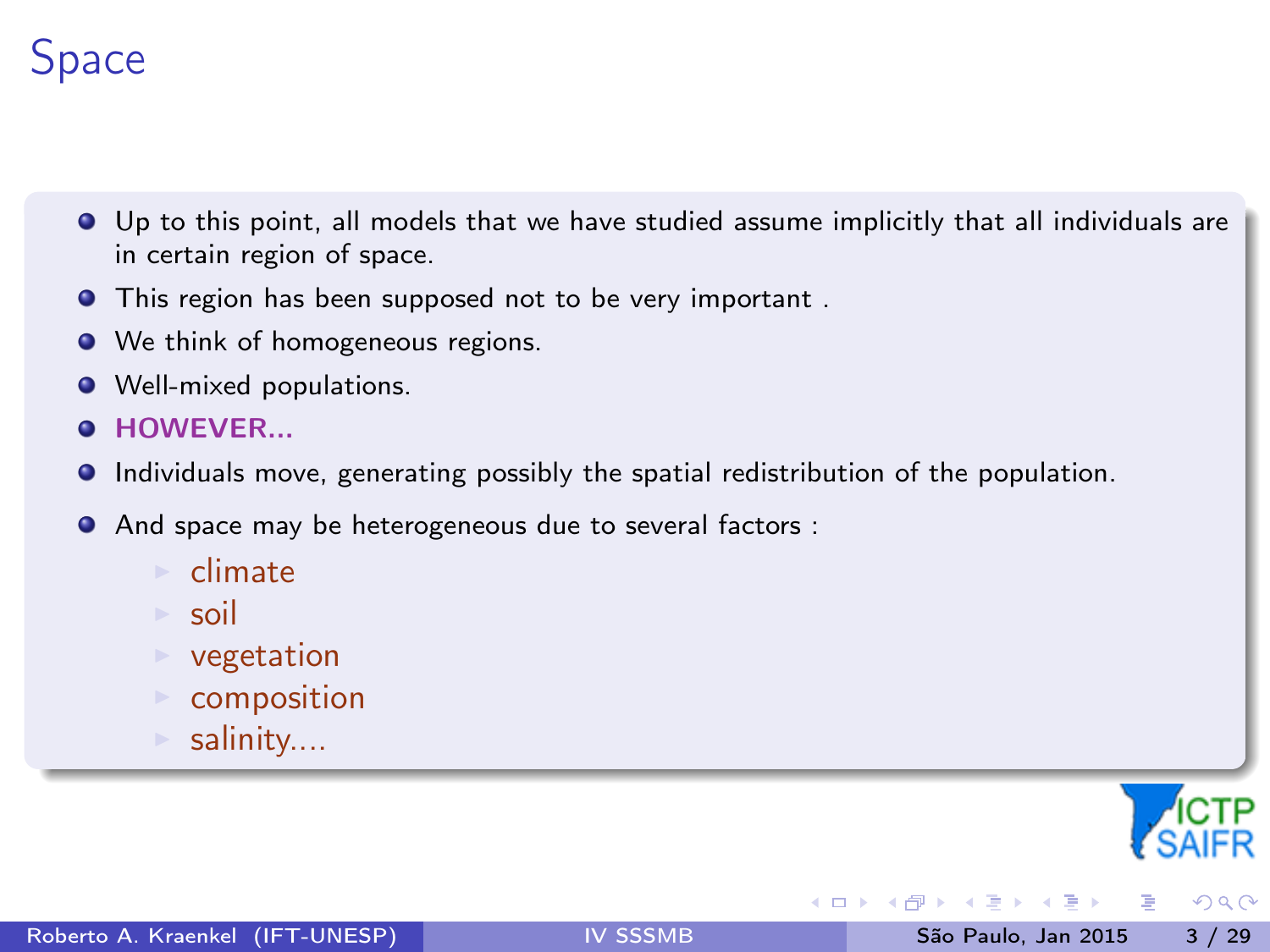## **Density**

- **•** Let us consider a population in space.
- **.** Let space be homogeneous. How do populations spread over space?.
- **•** First point: we will not speak of number of individuals.
- **Instead we will speak of density of individuals.**
- The number of individuals per unit space.
- The usual notation is  $\rho(\vec{x},t)$  for density. It is a function of time and space.
- **In some contexts, we use the term concentration.**



 $200$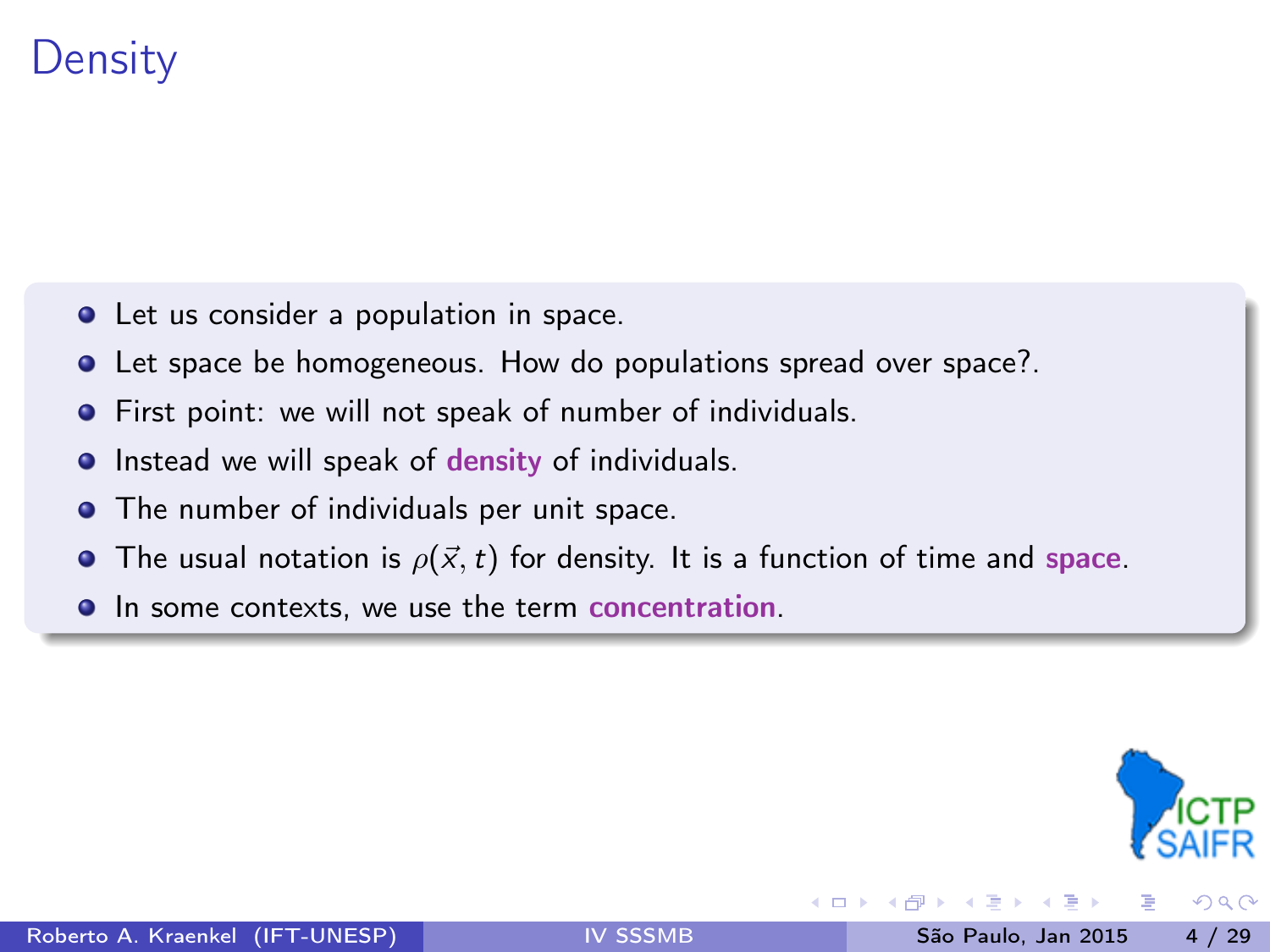## Diffusion

- Our main hypothesis is that individuals move randomly.
- In some sense, they behave as molecules in a gas.
- If we look at such population from a space scale much larger than the typical scale of the movement of the individuals we will see the macroscopic phenomenon called diffusion.
- Particles in a gas obey Fick's law.
- We will assume the same for a population.
- So, what's Fick's law?

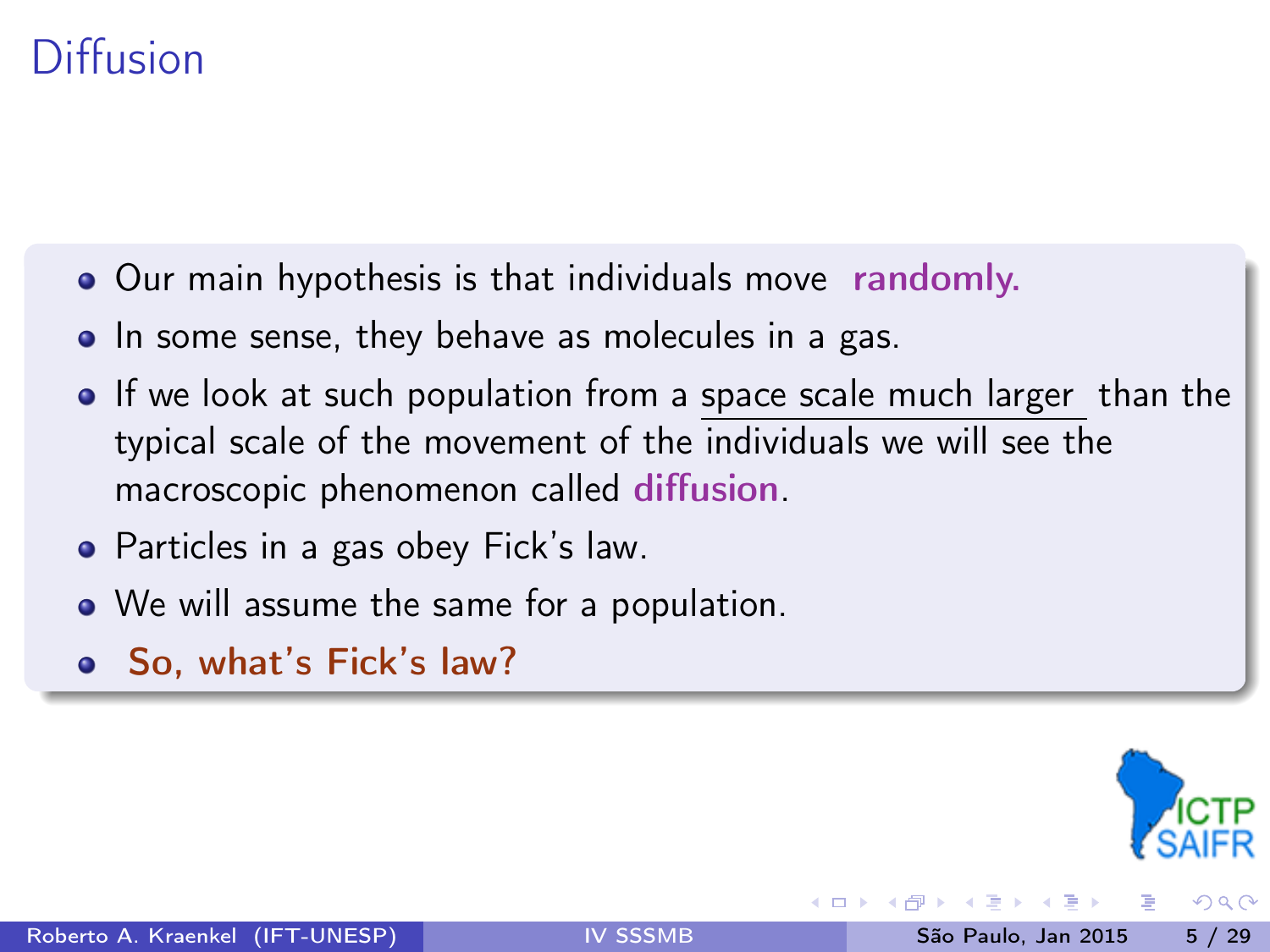# Fick

**• The Fickian diffusion law states that:** 

The flux  $\vec{J}$  of "material"( animals, cells,..) is proportional to to the gradient of the density of the material:

$$
\vec{J} = -D\vec{\nabla}\rho \equiv -D(\frac{\partial \rho}{\partial x}, \frac{\partial \rho}{\partial y})
$$

 $\blacktriangleright$  where we took a two-dimensional space.

But to simplify the calculations let us consider the one-dimensional case:

$$
J \sim -\frac{\partial \rho}{\partial x}
$$

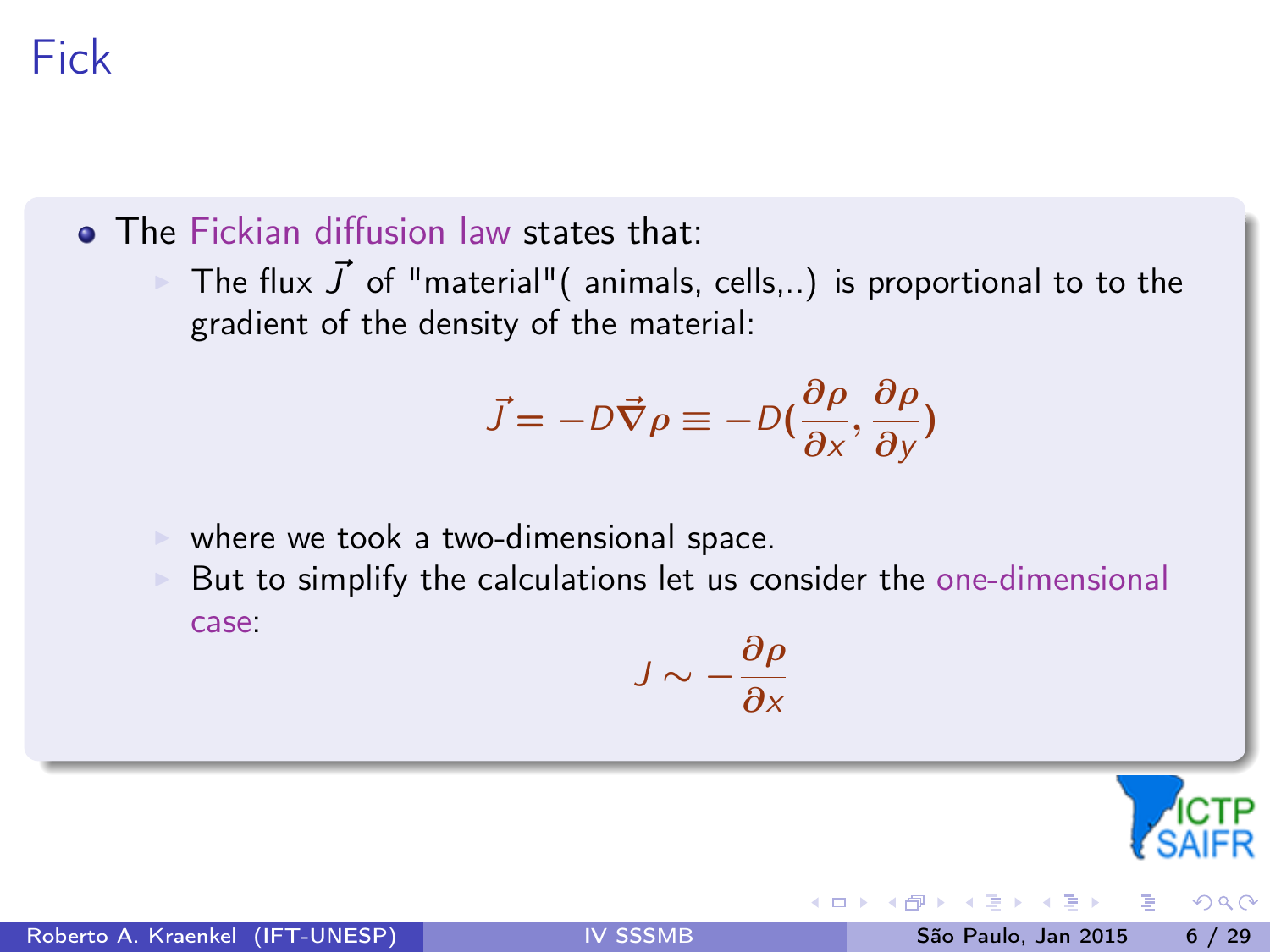# Mass/number of individuals conservation

- Let us impose a conservation law:
	- The rate of change in time of the quantity of individuals in a region of space is equal to the flux through the borders.
- that is, (in one dimension,  $(x_0 x_1)$  being the size of the region):

$$
\frac{\partial}{\partial t}\int_{x_0}^{x_1}\rho(x,t)dx=J(x_0,t)-J(x_1,t)
$$

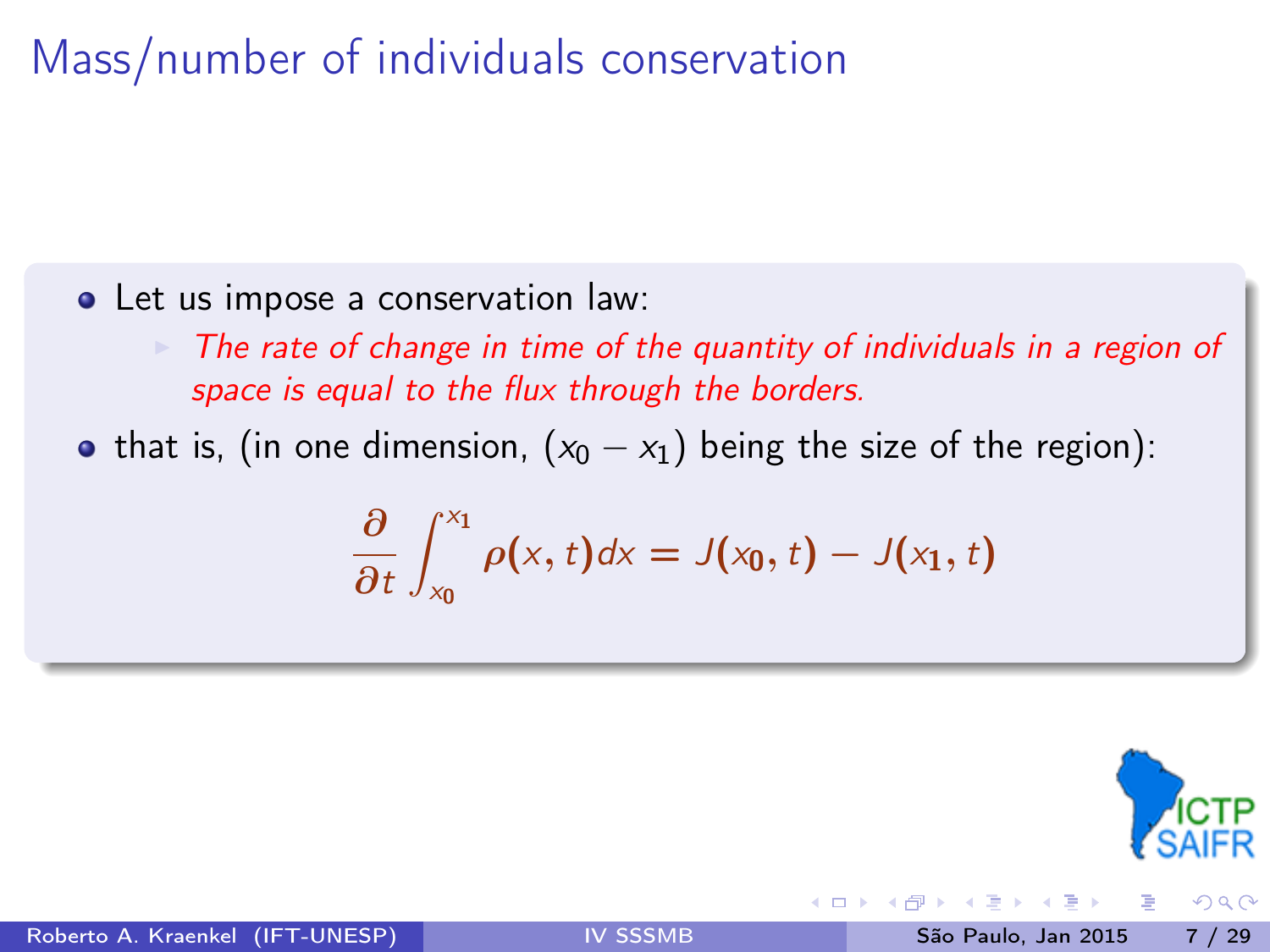## The diffusion equation



₹ SAIFR

 $200$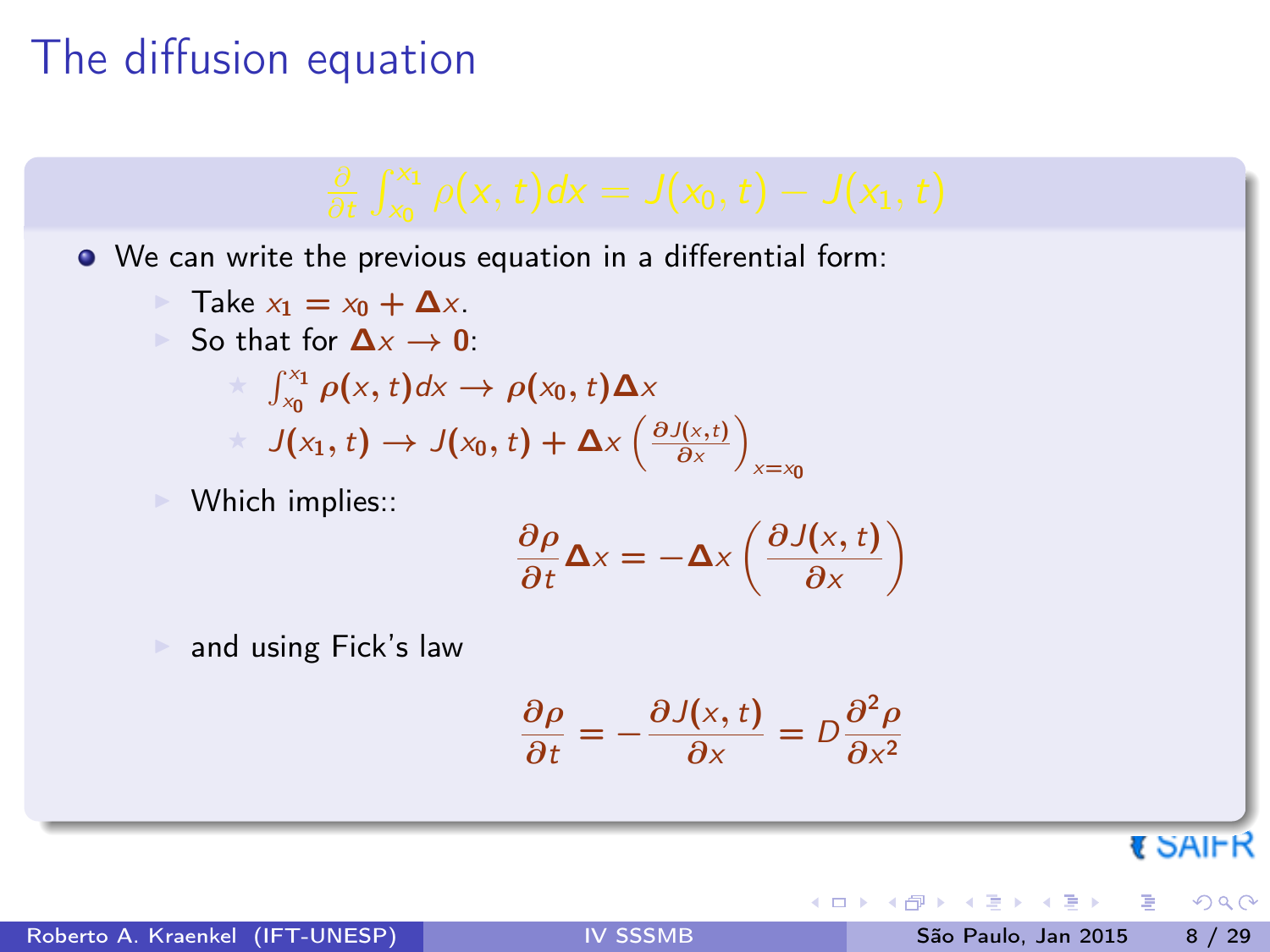# The diffusion equation



- The above equation is known as the diffusion equation.
- **a** In two dimensions we would have:

$$
\frac{\partial \rho}{\partial t} = D \nabla^2 \rho
$$

where  $\nabla^2 \rho \equiv \frac{\partial^2 \rho}{\partial x^2}$  $\frac{\partial^2 \rho}{\partial x^2} + \frac{\partial^2 \rho}{\partial y^2}$  $\overline{\partial y^2}$ 

- It is the same equation that describes heat diffusion if  $\rho$  is taken as temperature.
- **Q** Let us recall some facts about it.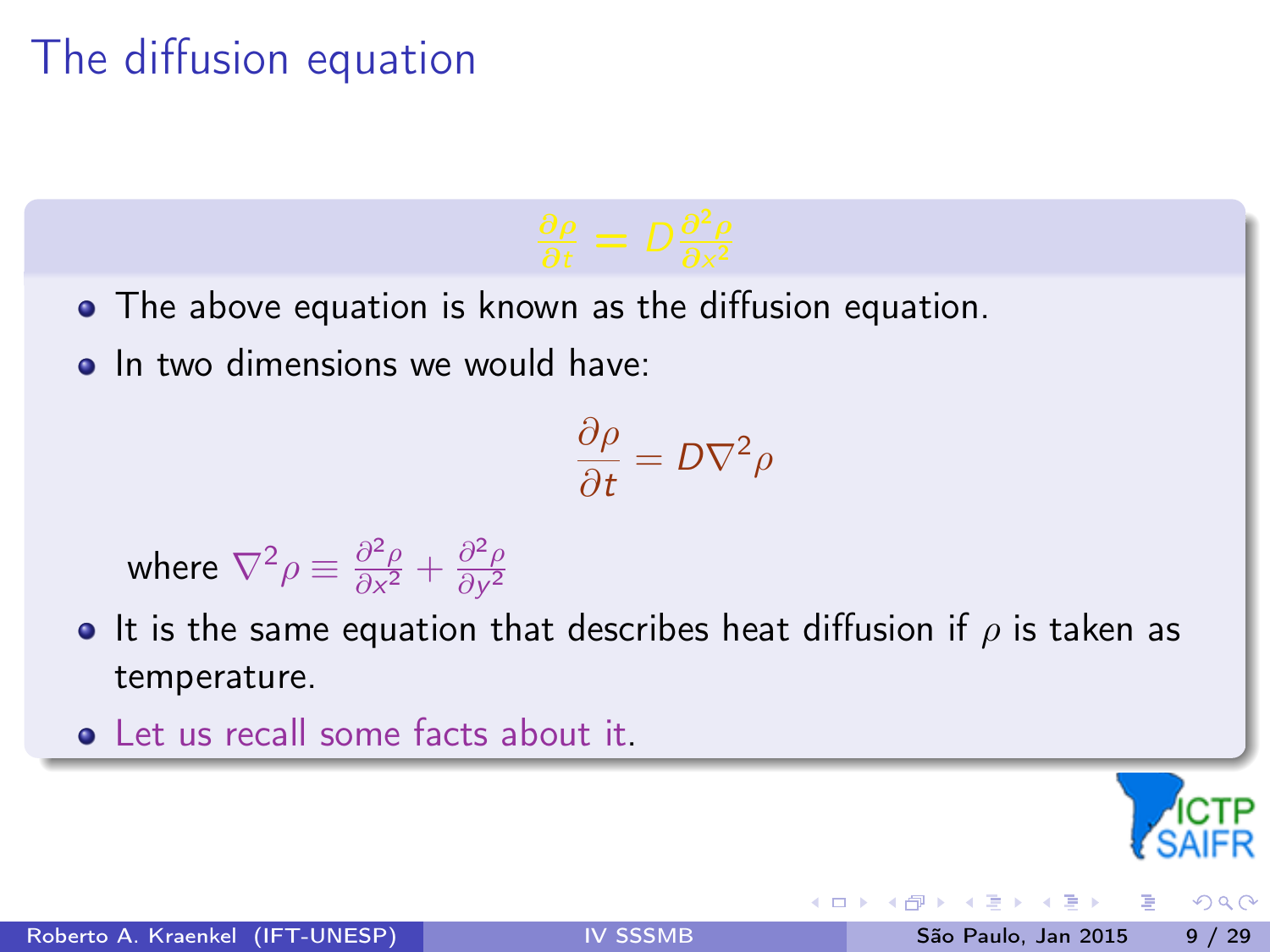# Diffusion Equation

- The diffusion equation is a partial differential equation, a PDE.
- $\bullet$  It is linear, and the coefficients are constants.
- **It can be solved analytically.**

#### Mathematical comment

- In order to speak of a solution of a differential equation, we need to specify supplementary conditions.
- **In the case of the diffusion equation we should give an initial condition**  $\rho(x, 0)$  and the values of either  $\rho(x,t)$  or  $\frac{\partial \rho(x,t)}{\partial x}$  at the borders or for  $x\to\pm\infty.$
- **To solve it analytically, means that we can find a formula connecting**  $\rho(x, t)$  to  $\rho(x,0)$ .



 $200$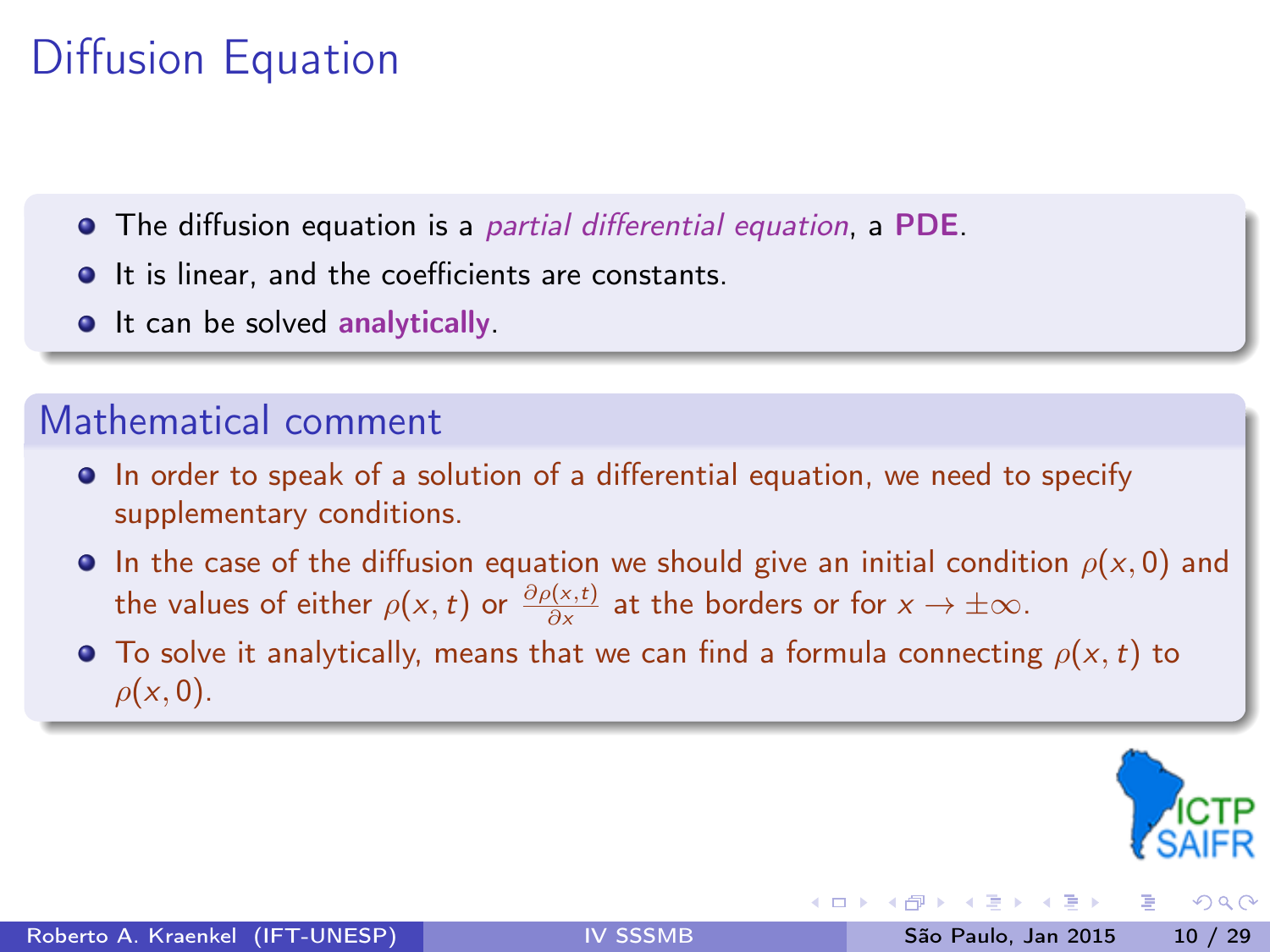### Gauss

- **•** There is a distinctive soolution: a Gaussian function.
- In one dimension we have, for  $t > 0$ :

$$
\rho(x,t) = \frac{Q}{2(\pi Dt)^{1/2}} e^{-x^2/(4Dt)}
$$

where  $Q$  os a constant.

- **•** It is a Gaussian that "widens" with time.
- Corresponds to an initial condition concentrated in  $x = 0$ .
- Here is a plot.

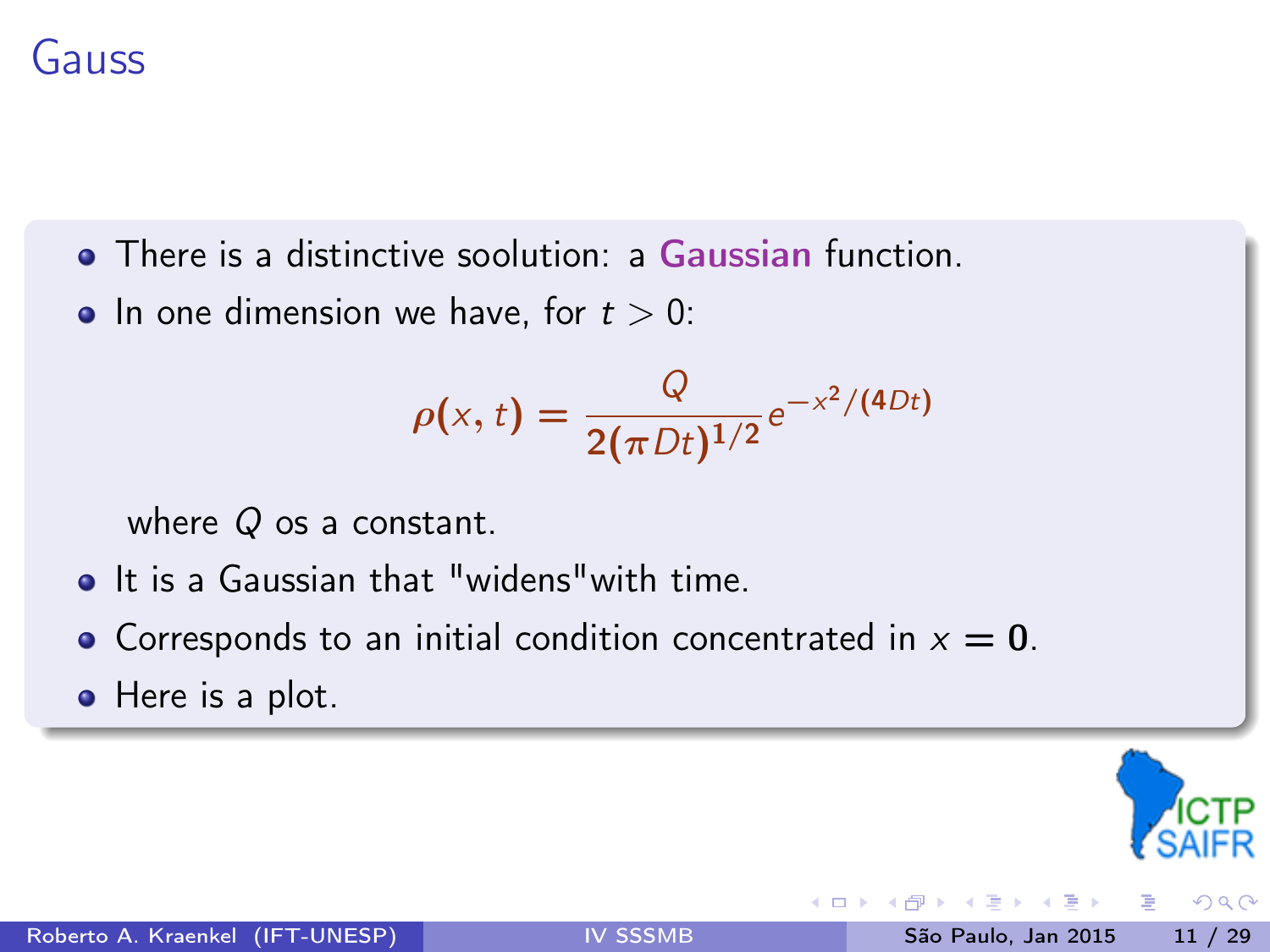#### Gauss: plots

#### Solution to the 1D diffusion equation





活

 $299$ 

Roberto A. Kraenkel (IFT-UNESP) **[IV SSSMB](#page-0-0)** São Paulo, Jan 2015 12 / 29

K 등 > 'K 등 >

4 0 8 4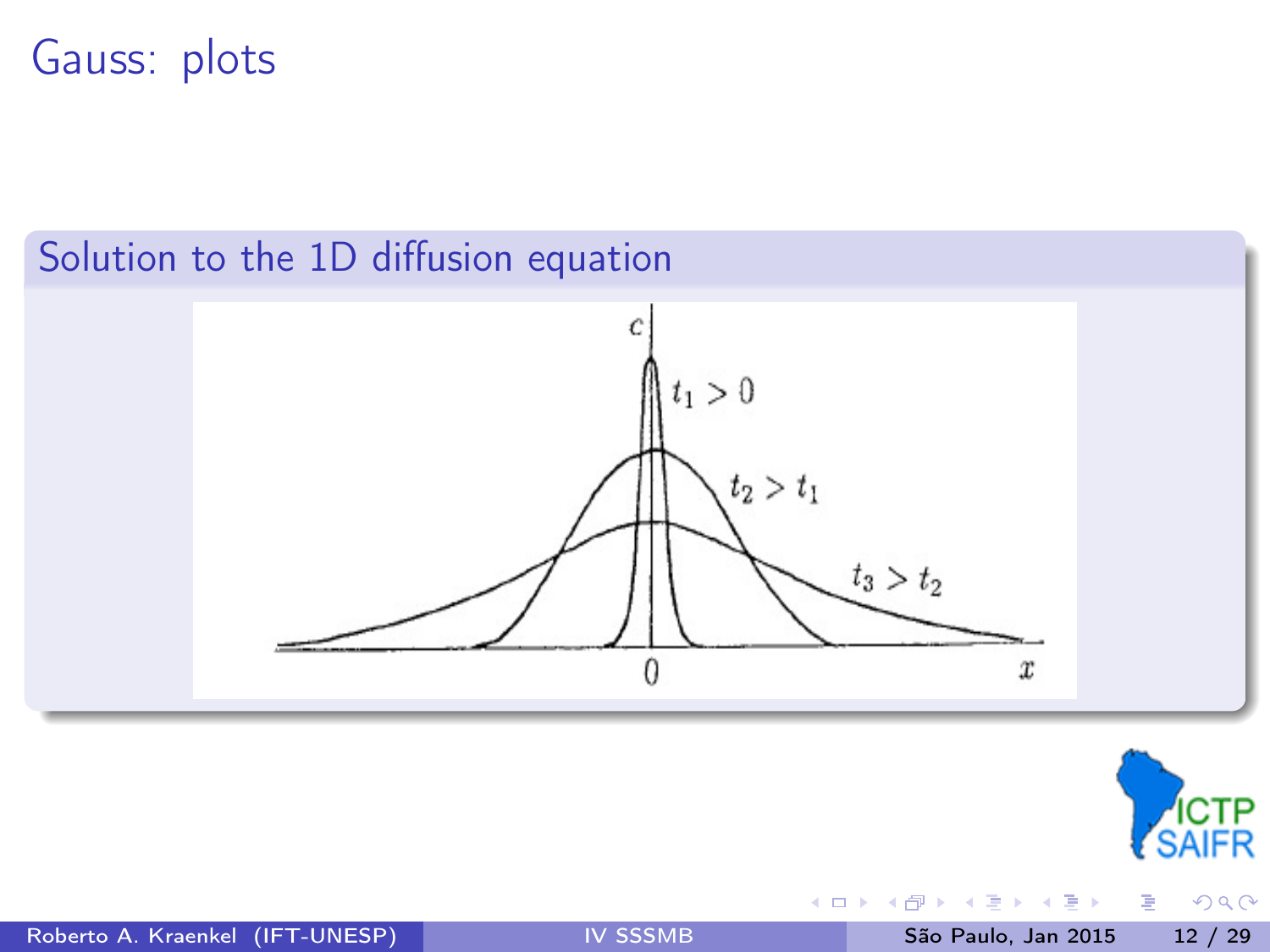# Gauss: 2D plot

#### Solution to the 2D diffusion equation





活

 $299$ 

Roberto A. Kraenkel (IFT-UNESP) **[IV SSSMB](#page-0-0)** São Paulo, Jan 2015 13 / 29

④重き ④重き

4 0 8 4

向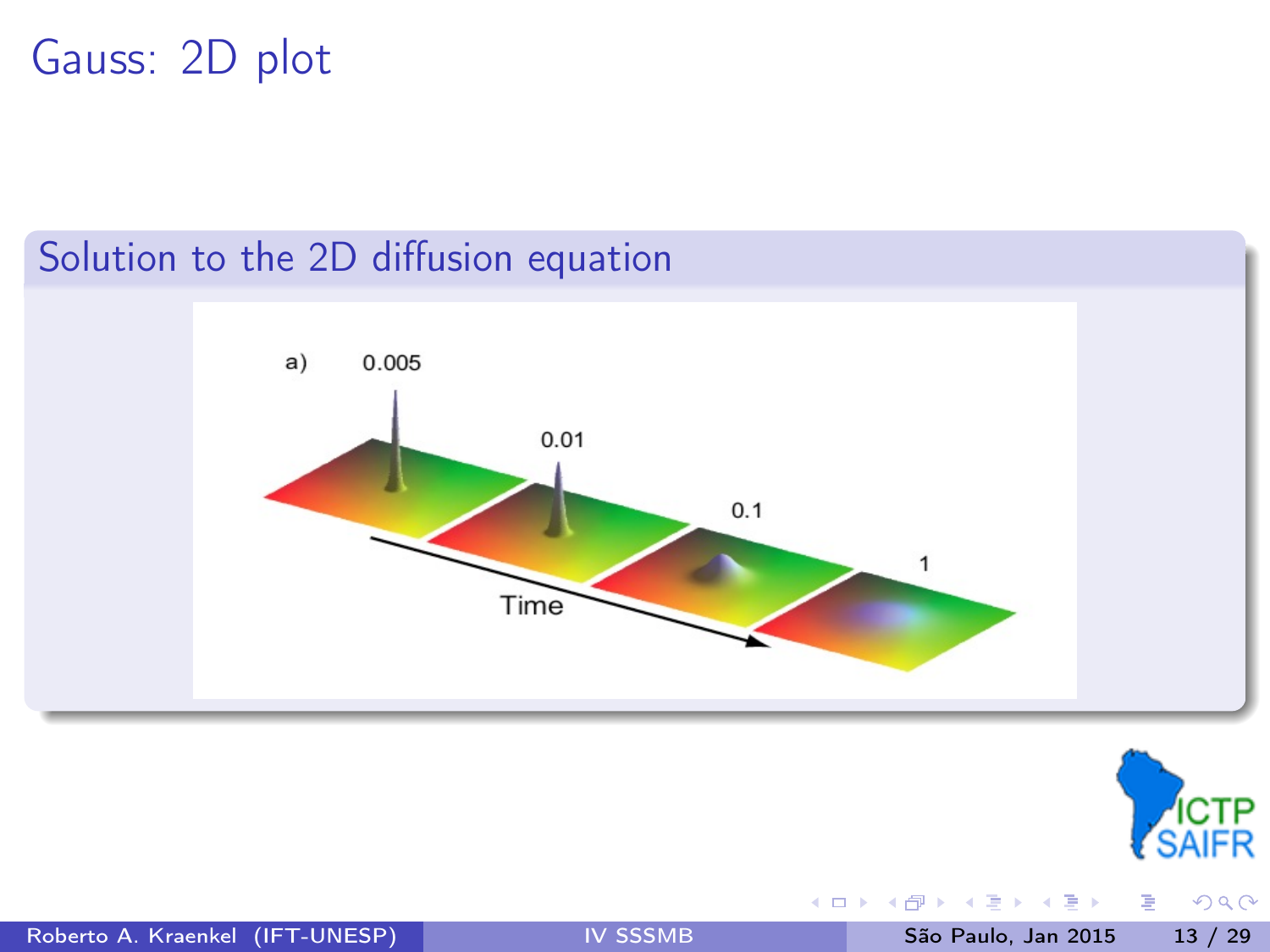# Diffusion, biology

#### Let us put some biology in this lecture!

- Let us give a biological sense to all that.
- Suppose that at  $t = 0$  a population of N individuals is released at  $x = 0$
- After a certain amount of time we want to know the the extension occupied by the population.
- Let's be more specific: we want the extension of the region containing 95% of the population.

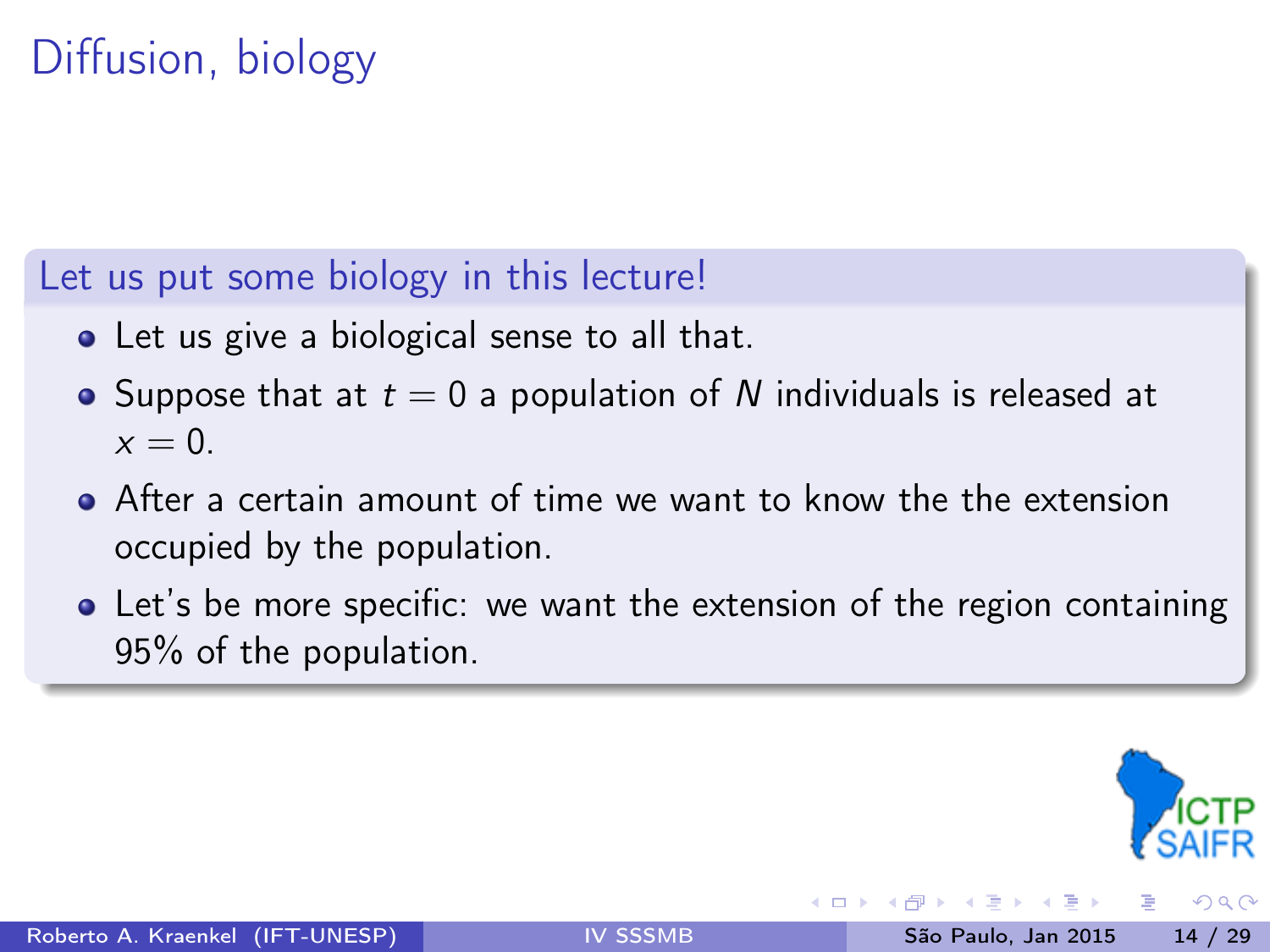# Diffusion, biology

Knowing the density of a population allows us to calculate the total population in a given area. In the 1D case, we have:

Population between 
$$
-L
$$
 and  $L = N_L = \int_{-L}^{+L} \rho(x, t) dx$ .

- If we use the Gaussian for  $\rho(x,t)$ , perform the integral, we obtain that 95% of the population is a region of size  $2\sqrt{2Dt}$ .
- Which grows in time proportional to  $t^{1/2}.$
- Or, at a speed which goes like  $t^{-1/2}$ . Decreasing.

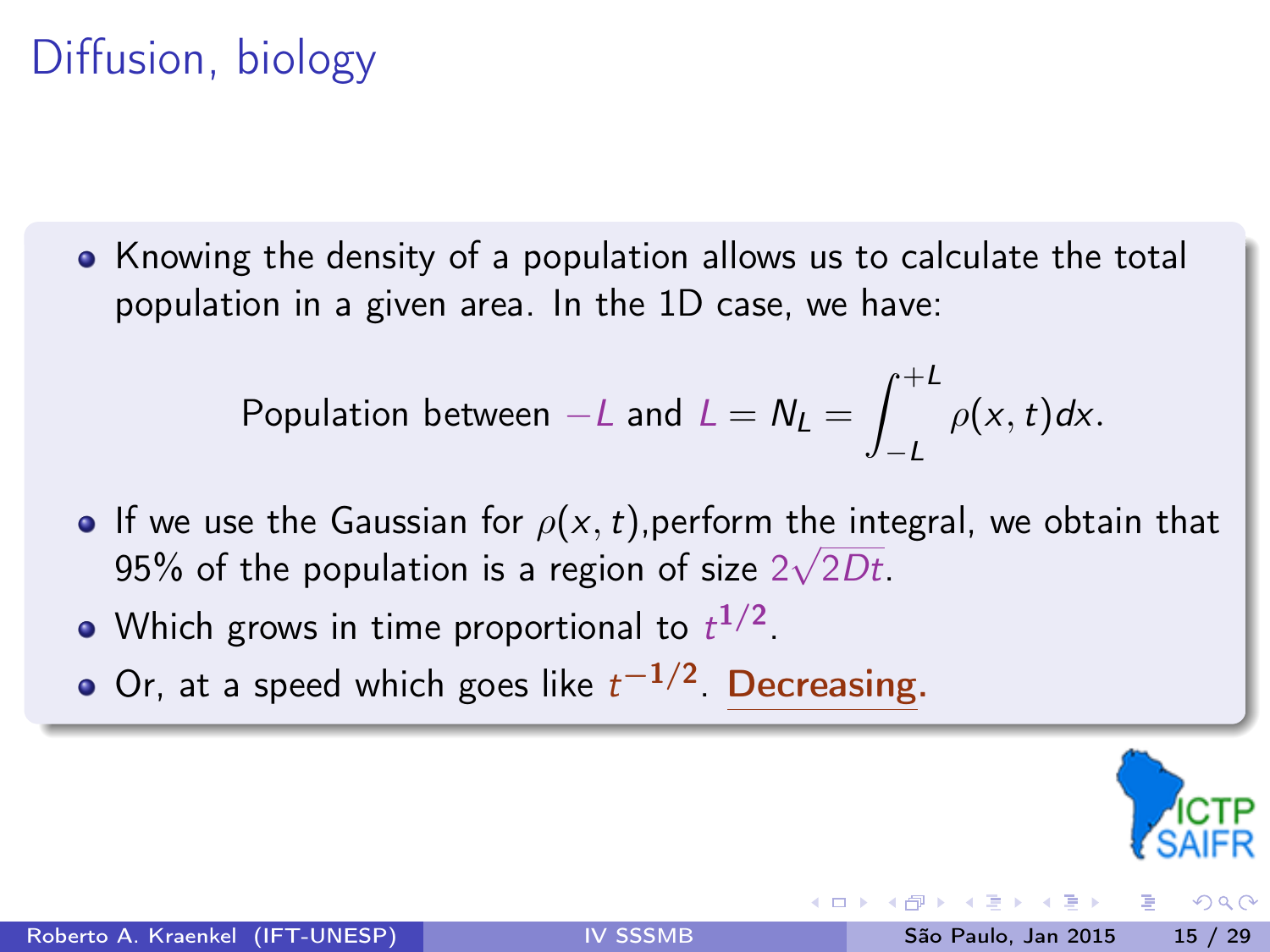## $Diffusion + Growth$

The previous case corresponds to a non-growing population.

• Let us incorporate growth:

$$
\frac{\partial \rho}{\partial t} = D \frac{\partial^2 \rho}{\partial x^2} + a \rho(x, t)
$$

**o** Still linear.

But, as we already learning, some saturation mechanism should become relevant  $\bullet$ for large enough populations Say:

$$
\frac{\partial \rho}{\partial t} = D \frac{\partial^2 \rho}{\partial x^2} + a \rho(x, t) - b \rho^2(x, t)
$$

4 **D** F



<span id="page-17-0"></span> $QQ$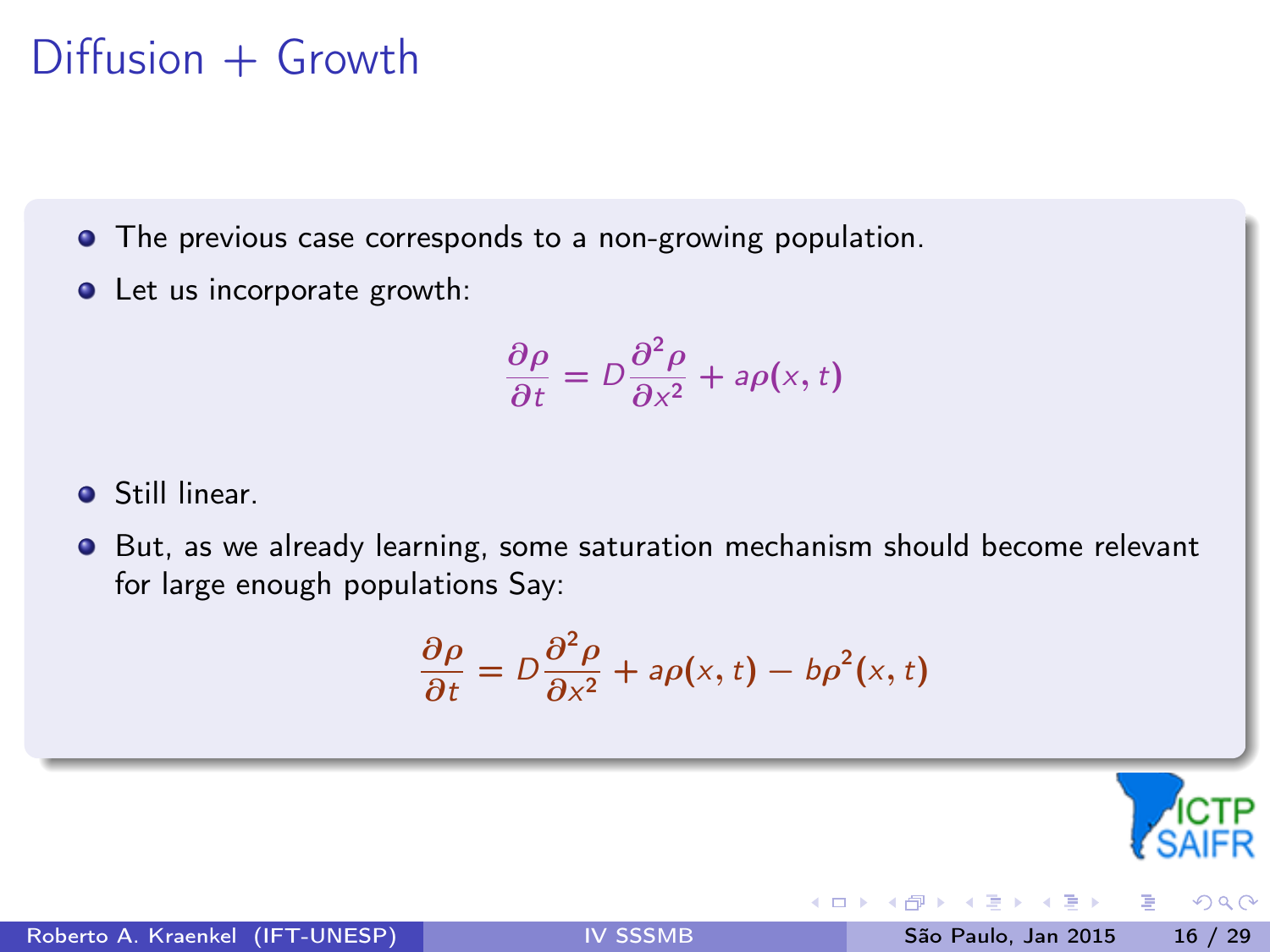# Fisher-Kolmogorov



Figura : Robert. A. Fisher



Figura : Andrei N. Kolmogorov

- **•** The above equation is called Fisher-Kolmogorov equation.
- **It is the simplest equation with diffusion,** growth and self-regulation of a species.
- **o** It is nonlinear.
- **It is a representative of the class of** "reaction-diffusion" equations.
	- This name comes from chemistry.

4 **ED** 3 4

**•** The 2D version is obvious:

$$
\frac{\partial \rho}{\partial t} = D\nabla^2 \rho + a\rho - b\rho^2
$$

**ESAIFR** 

 $QQ$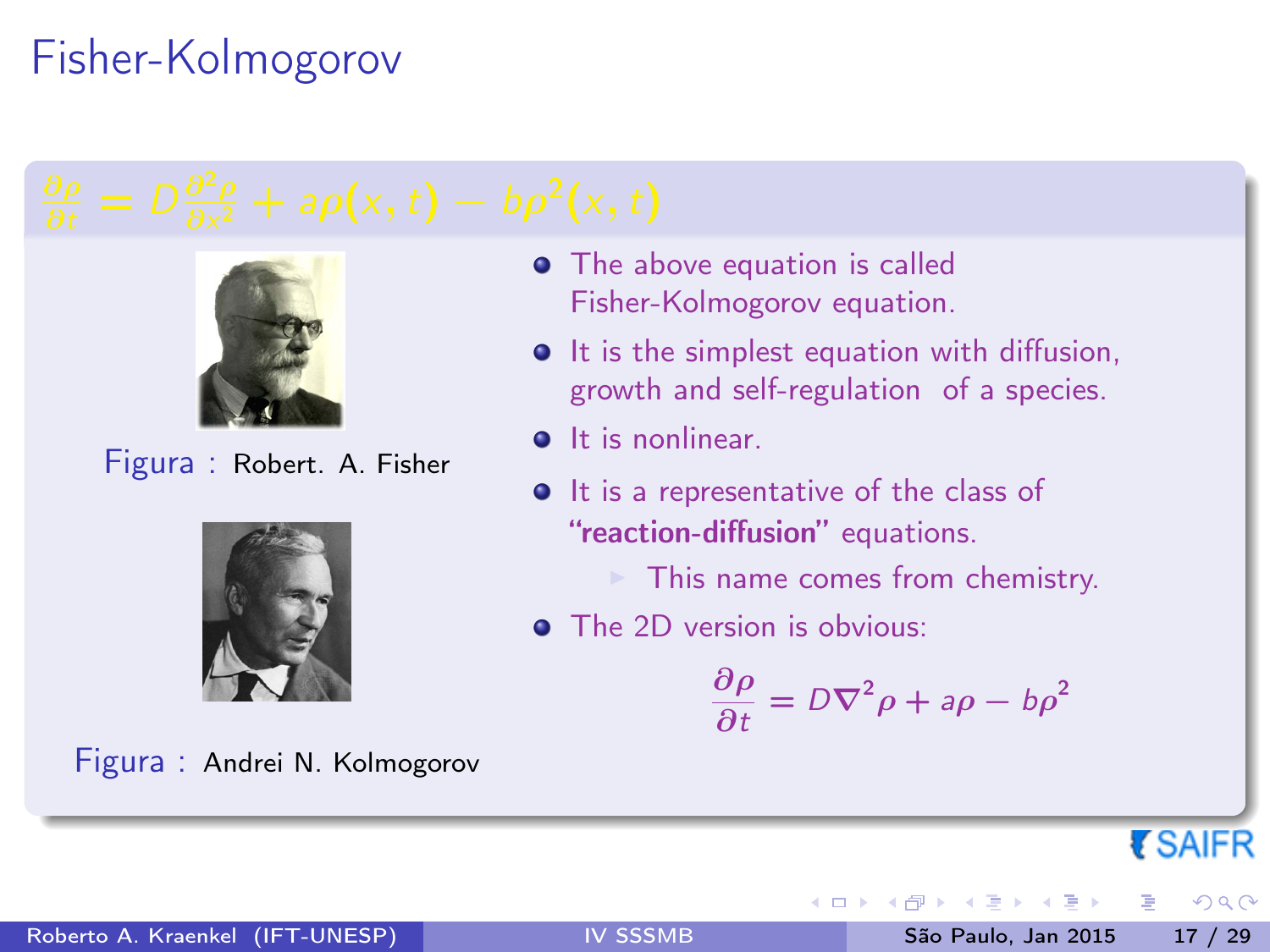# Fisher-Kolmogorov

- $\bullet$  Let us again look at the problem of a population released at a point  $(x = 0)$ .
- **•** Suppose it obeys the Fisher-Kolmogorov equation (and not anymore the simple diffusion equation).
- No explicit formula.  $\bullet$
- $\bullet$ But look at the plot::

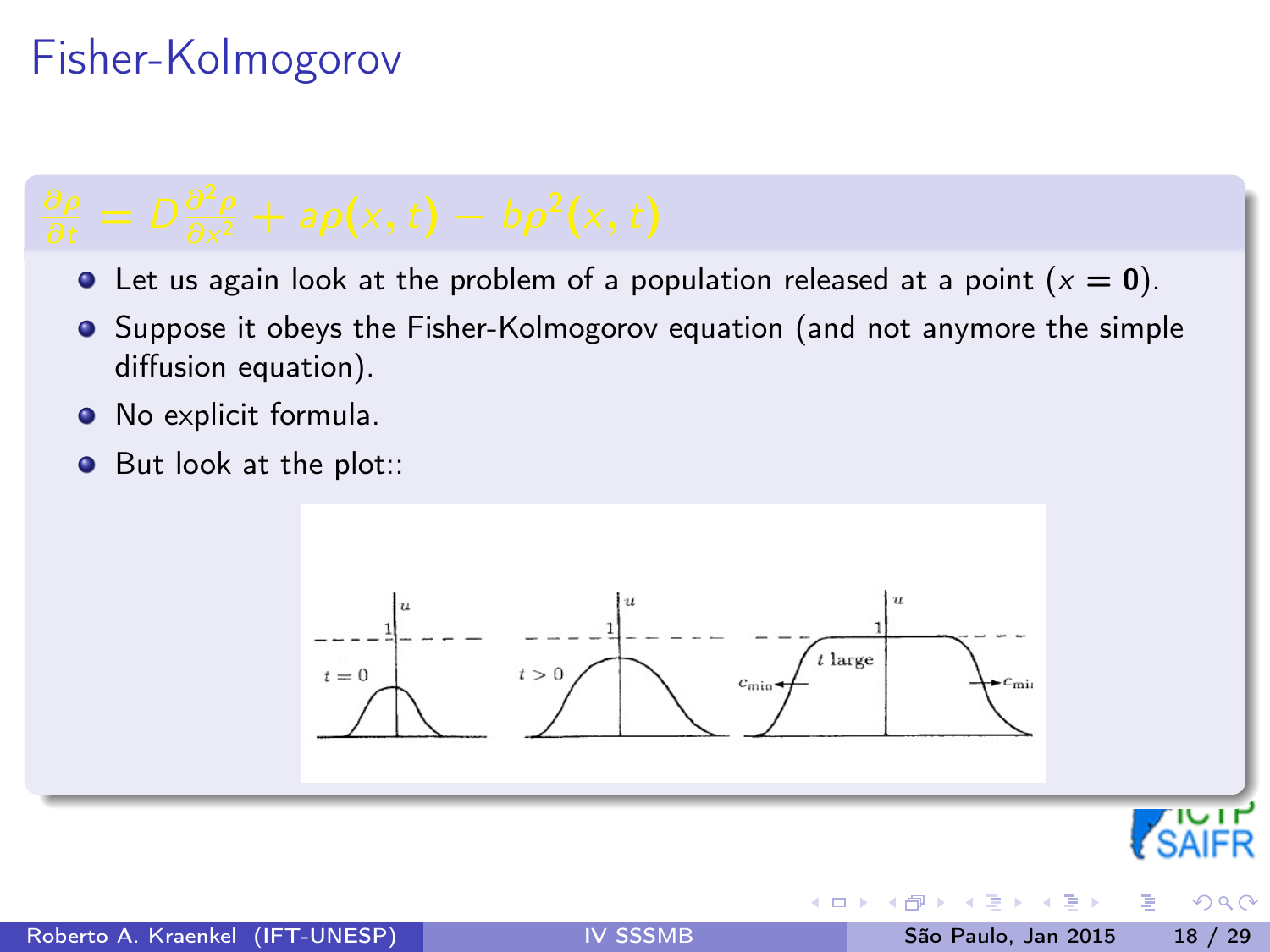# Fisher-Kolmogorov



- **In the case of simple diffusion the speed decreased with time.**
- This pattern can be made the basis of experimental verification.
- Our observations should concentrate on the front's speed...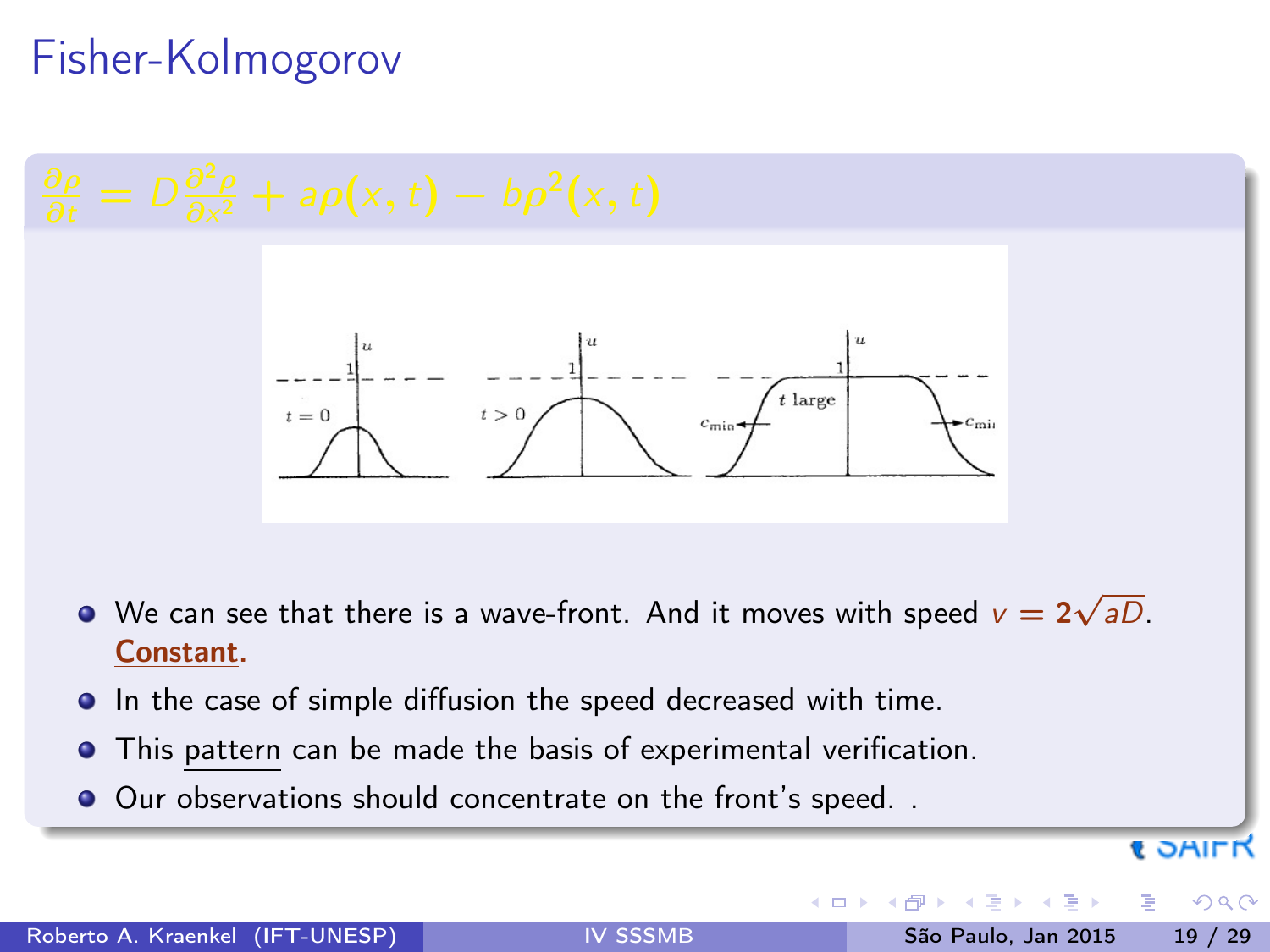#### Skellam

- $\bullet$  The speed does not depend on  $b$ .
- Therefore, the constant wavefront speed is not related to density dependence. The nonlinear term is there to avoid infinities.
- A equation

$$
\frac{\partial \rho}{\partial t} = D \frac{\partial^2 \rho}{\partial x^2} + a \rho(x, t)
$$

is called the Skellam equation.



 $\Omega$ 

4 **D** F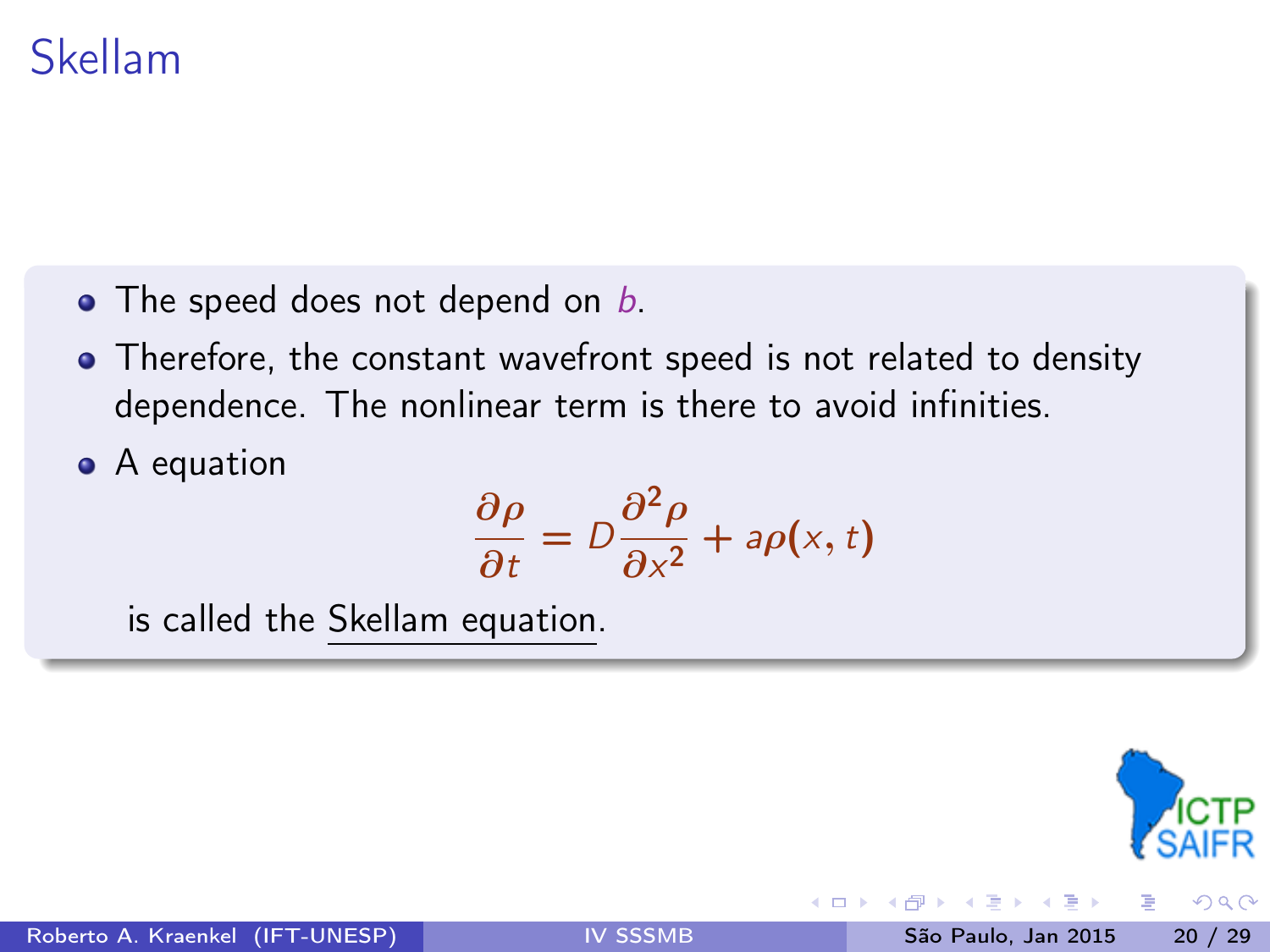# The classic example

#### Muskrat

- The muskrat, an species native of North-america, was introduced in Europe.
- In 1905, five individuals were introduced in Prague.
- Today, there are millions in Europe
- In what follow, we see the expansion of the muskrat's range around Prague over 17 years..

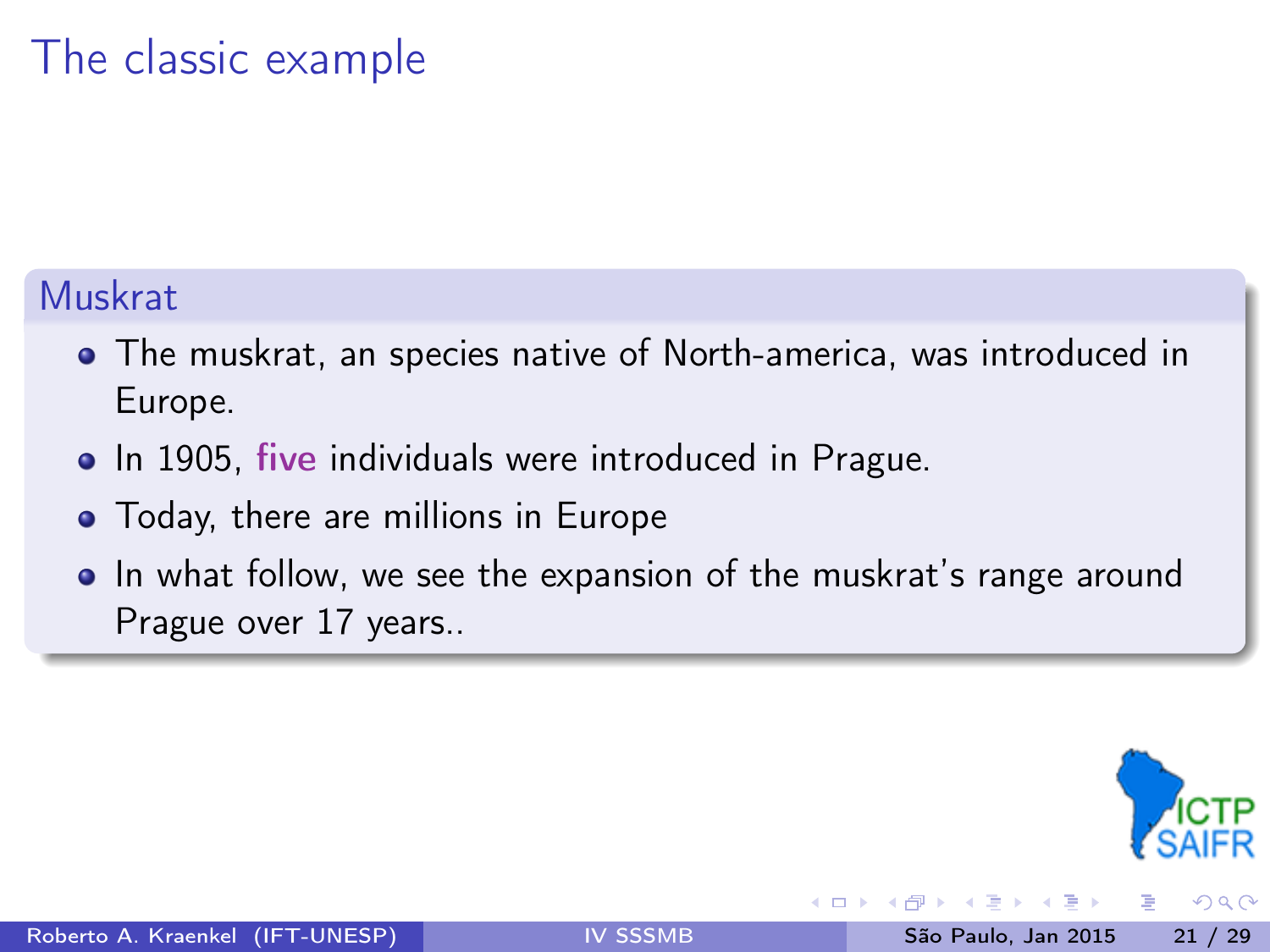#### 1905





重

 $299$ 

Roberto A. Kraenkel (IFT-UNESP) | [IV SSSMB](#page-0-0) São Paulo, Jan 2015 22 / 29

キロメ メ都 メメ きょうくぼう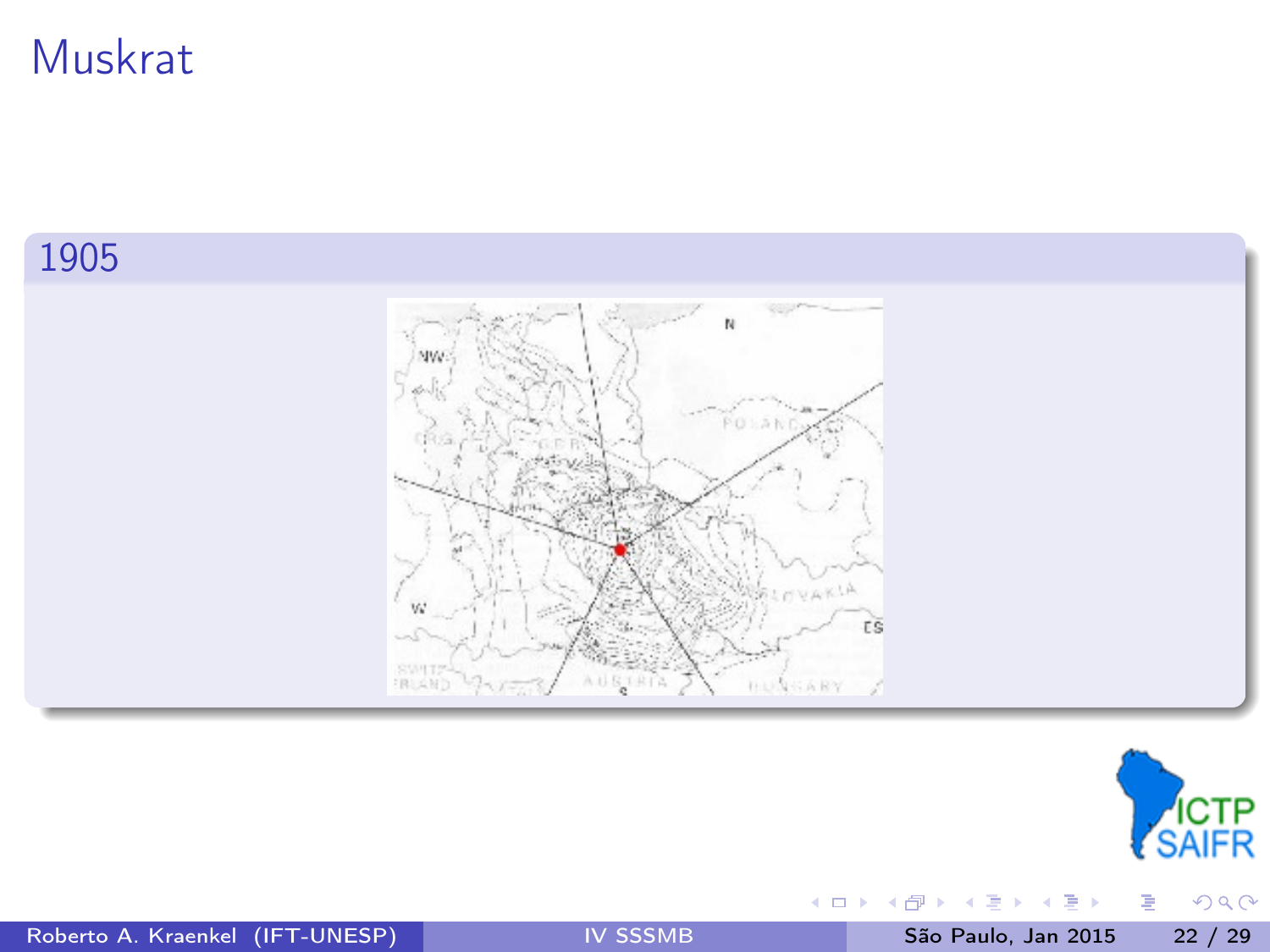#### 1909





重

 $299$ 

Roberto A. Kraenkel (IFT-UNESP) | [IV SSSMB](#page-0-0) São Paulo, Jan 2015 22 / 29

キロメ メ都 メメ きょうくぼう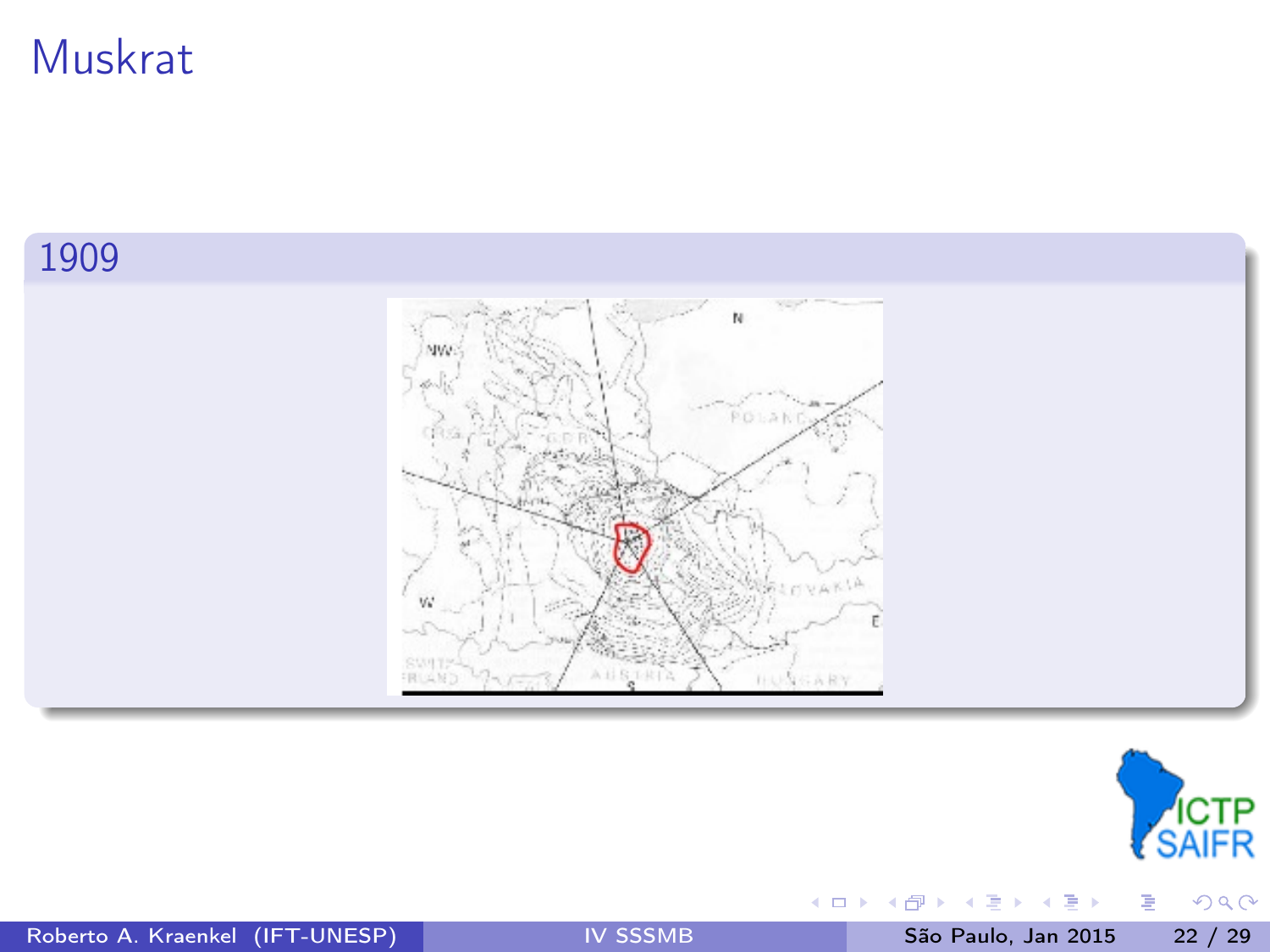#### 1913





重

 $299$ 

Roberto A. Kraenkel (IFT-UNESP) | [IV SSSMB](#page-0-0) São Paulo, Jan 2015 22 / 29

K ロ→ K 個→ K 差→ K 差→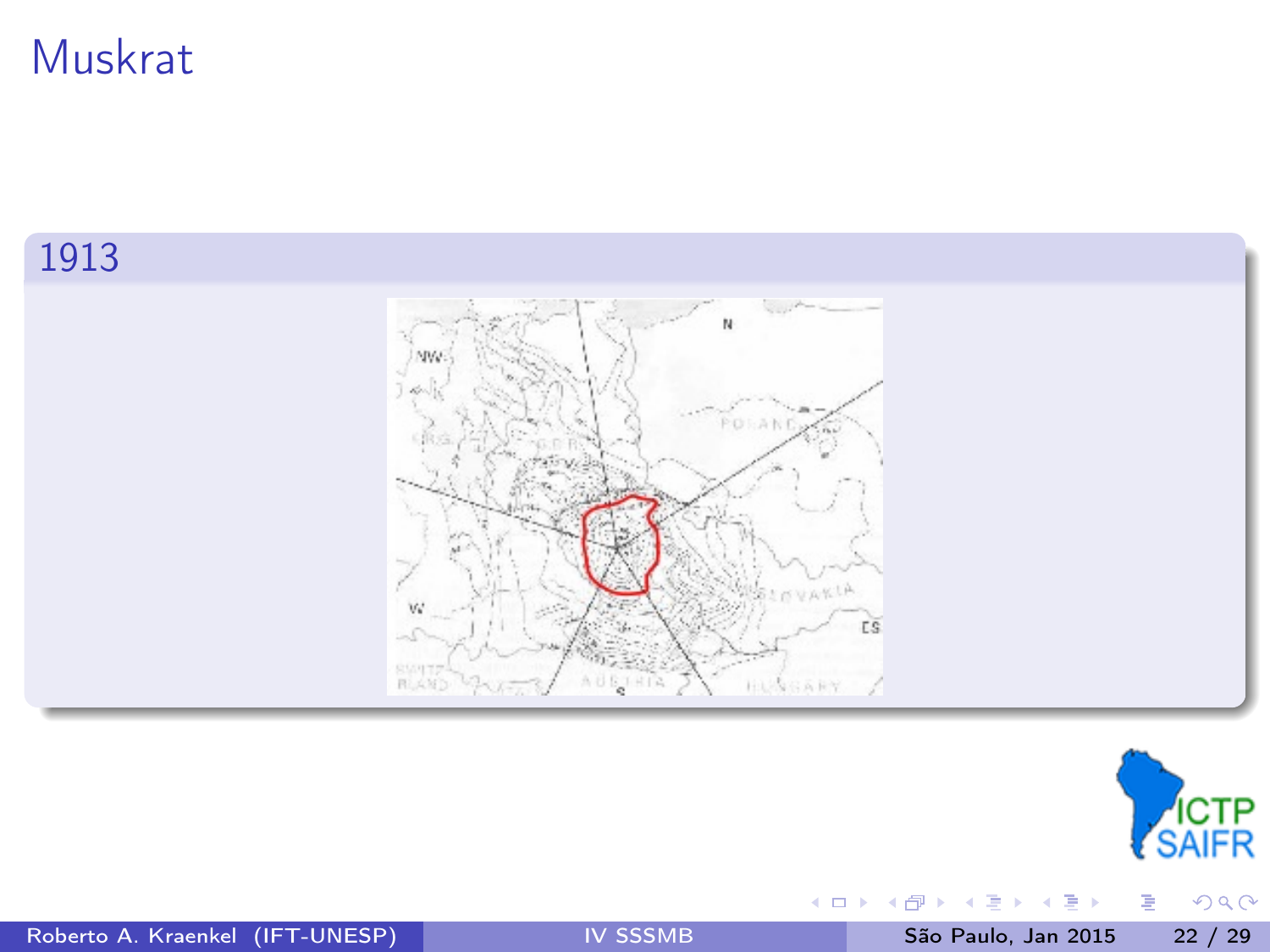#### 1917





重

 $299$ 

Roberto A. Kraenkel (IFT-UNESP) | [IV SSSMB](#page-0-0) São Paulo, Jan 2015 22 / 29

キロメ メ都 メメ きょうくぼう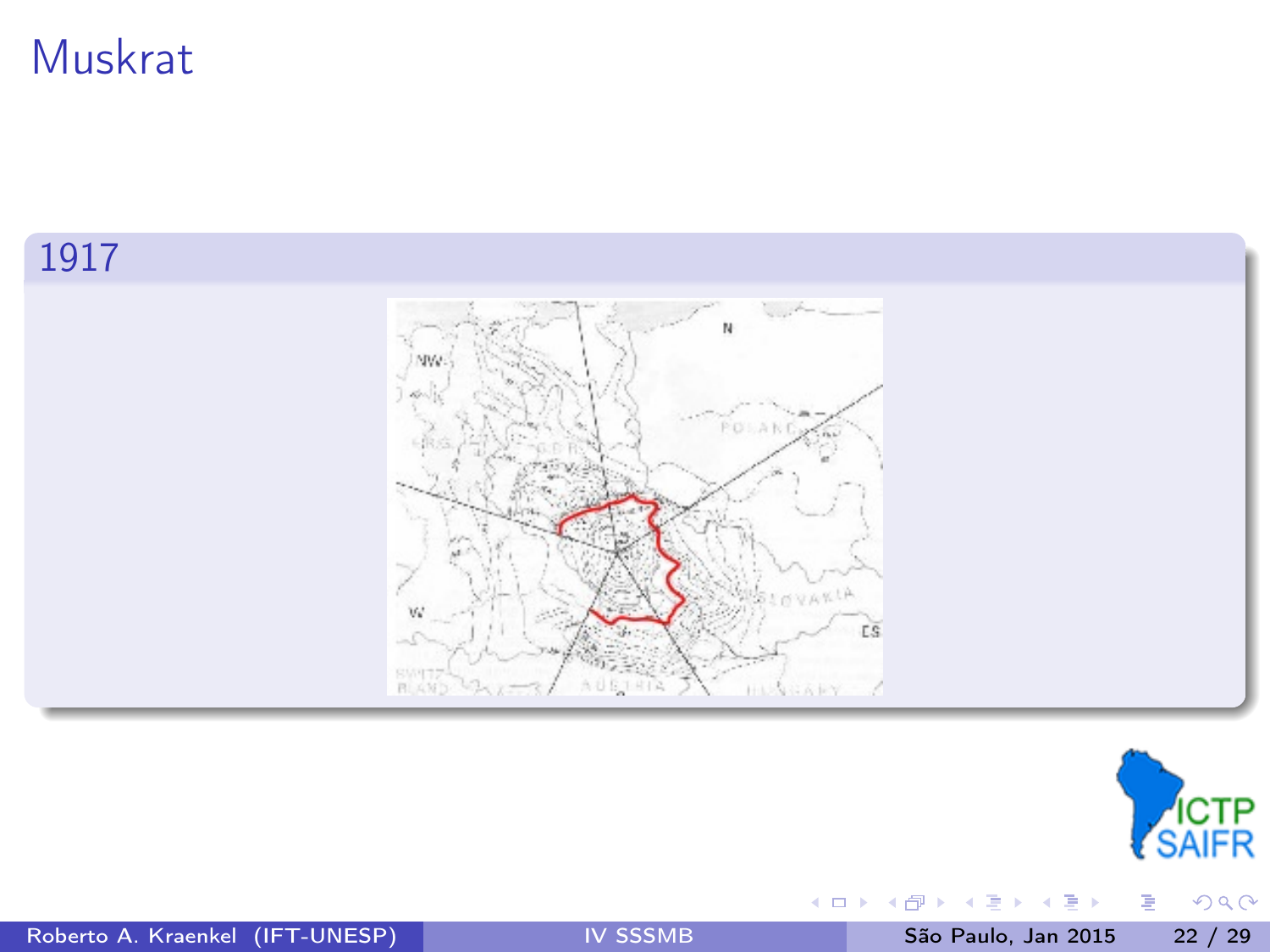#### 1921





重

 $2990$ 

Roberto A. Kraenkel (IFT-UNESP) [IV SSSMB](#page-0-0) São Paulo, Jan 2015 22 / 29

キロメ メ都 メメ きょうくぼう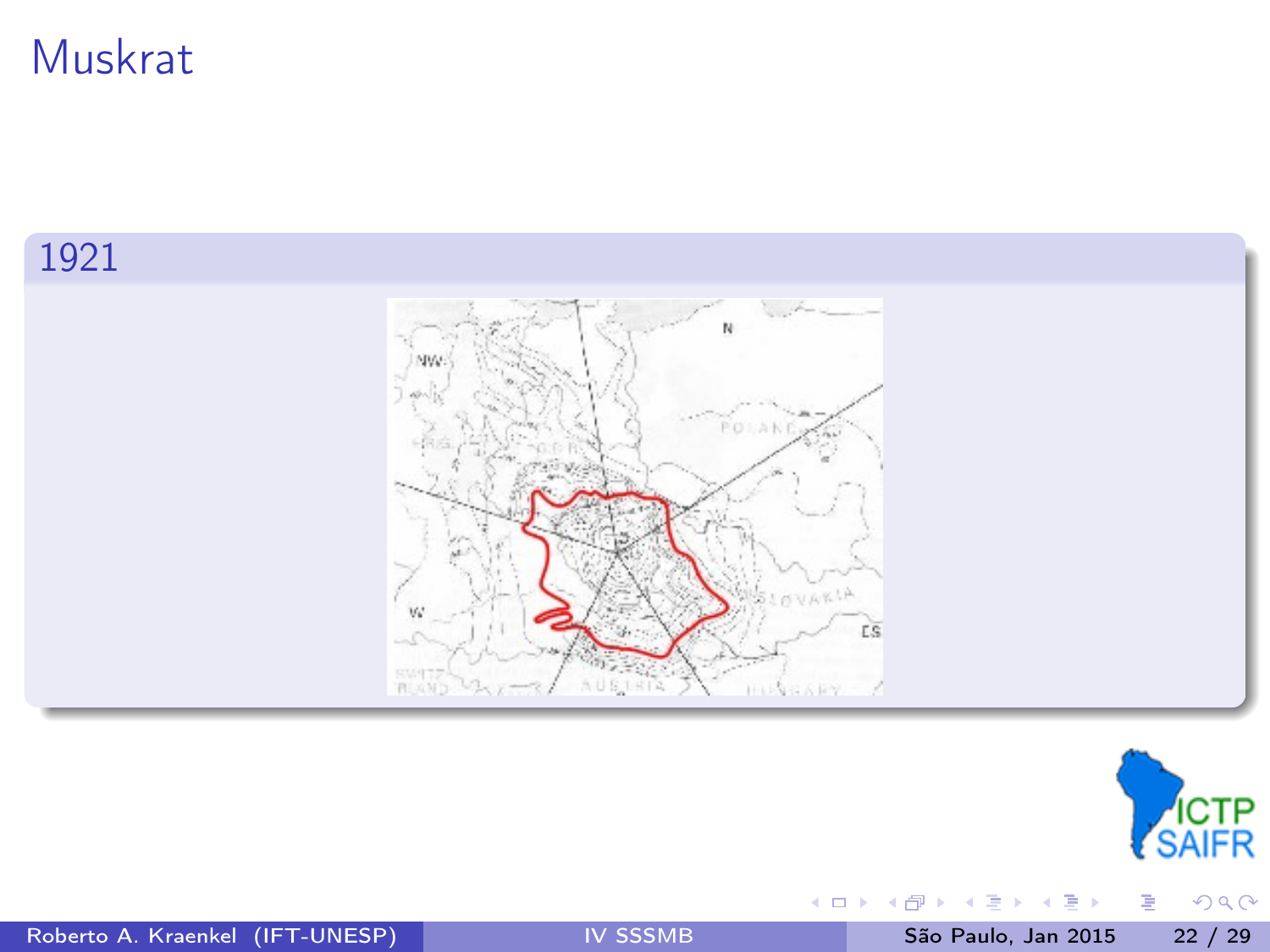## Skellam !

- **•** From these observations we can estimate the speed of invasion as a function of time.
- **A** Here it is:



• A straight line. Constant speed. Skellam dixit! REJOICE!.

₹ SAIFR

 $\Omega$ 

4 **D** F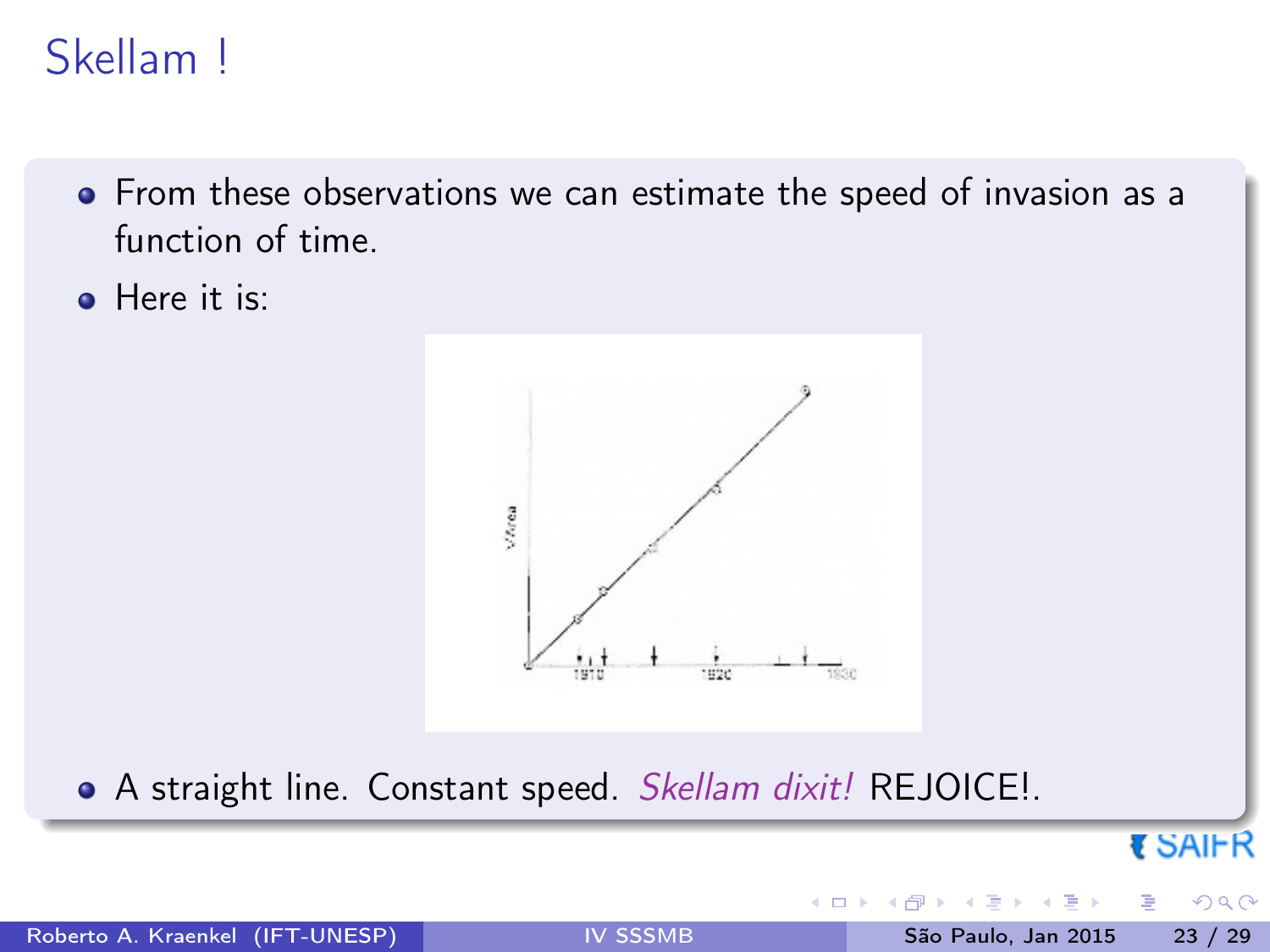# Micro X macro

- $\bullet$  From the theory of the Brownian motion we can see D as the mean square displacement per unit of time.
- We could try to track individuals and calculate it .
- $\bullet$  Beware!, it is likely that you get a wrong value for D. Too large.

Why?

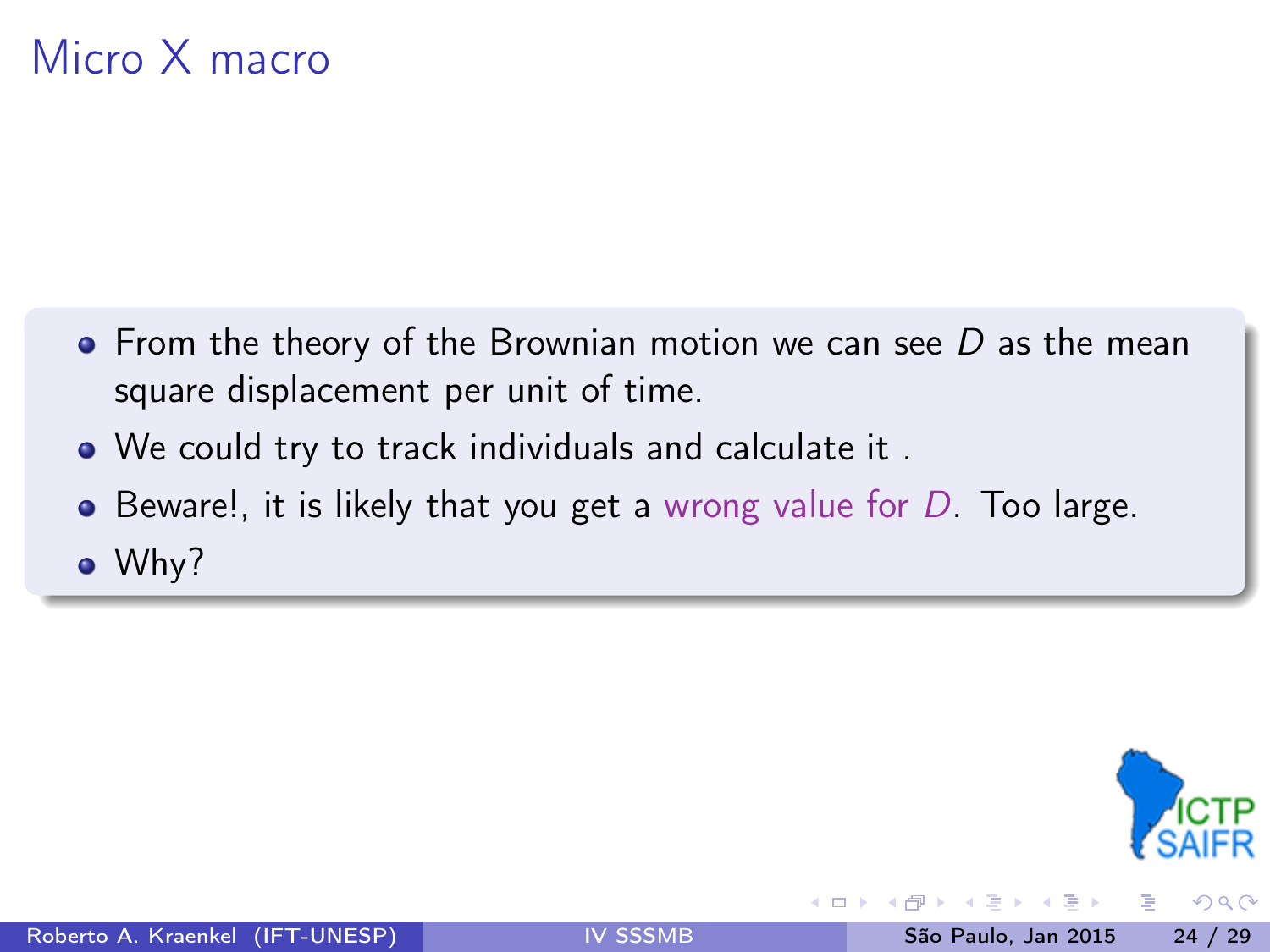## Home range effects

- Many species have home ranges.
- This comes from several factors: the need to find food, the need to find shelter .
- This slows down the diffusion process.
- $\bullet$  In general, a mechanistic study of D is difficult. In most studies it is taken as a phenomenological constant.

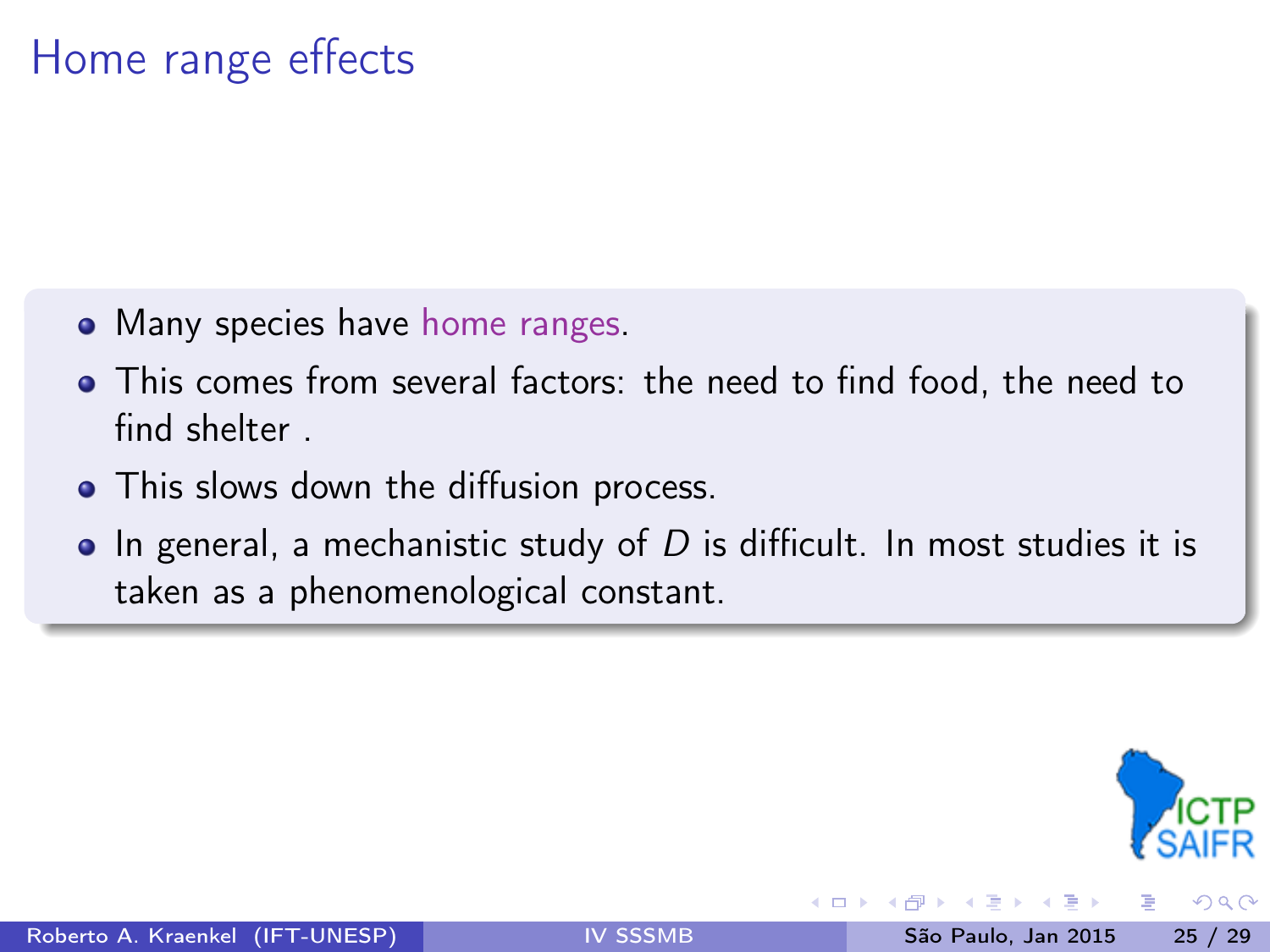## Example: Hantavirus

- In 2000, a new species of Hantavirus was discovered, being the etiological agent of f a respiratory syndrome. It is fatal in up to 60% of cases
- The host is *Oligoryzomys fulvescens*. Take a look at him:



- Where you find the rat, you find the Hantavirus
- The disease "follows" the spread of the rat.

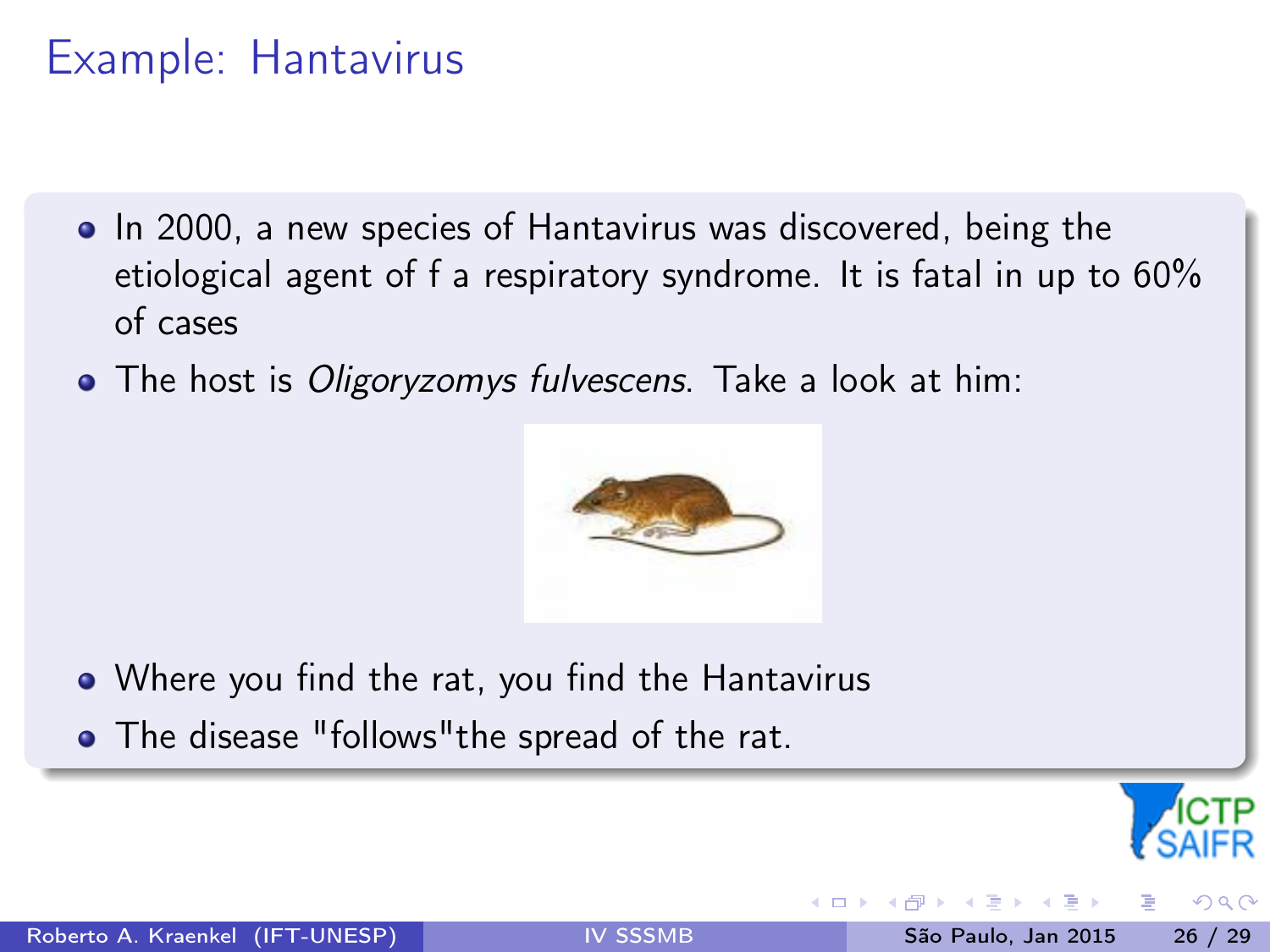## Hantavirus II

- The diffusion of the hosts is well modeled by the usual models,.
- $\bullet$  But D is small.
- Oligoryzomys fulvescens has a limited home-range.
- The population spreads through juvenile migrants.
- A statistically rare event.
- But determinant for the spatial redistribution of the population.
- The diffusion coefficient appearing in the equations is a proxy of all these processes.

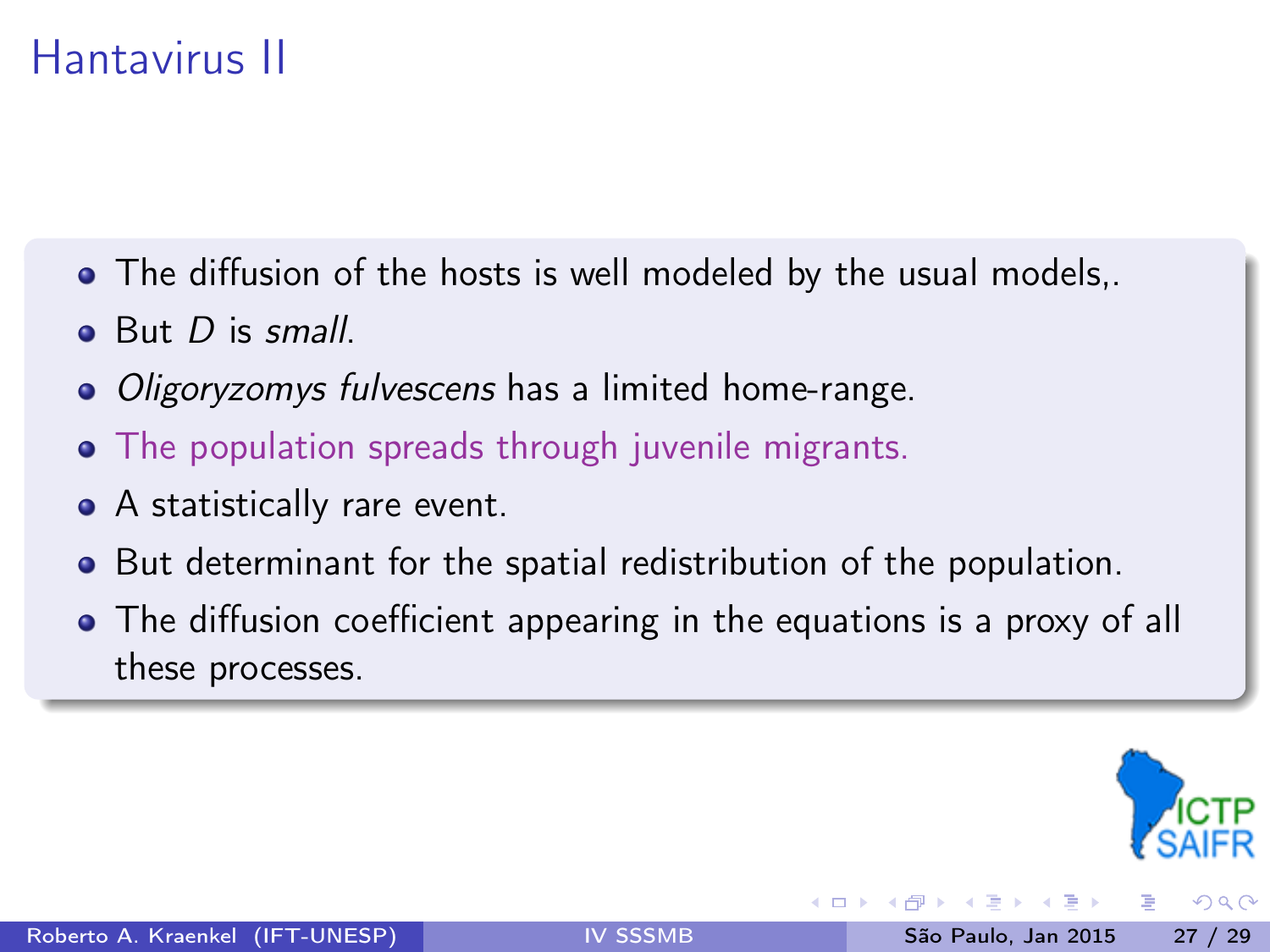# Bibliography

- J.D. Murray: *Mathematical Biology I e II* (Springer, 2002)
- N.F. Britton: *Essential Mathematical Biology* (Springer, 2003).
- R.S. Cantrell e C. Cosner: Spatial Ecology via Reaction-Diffusion Equations (Wiley, 2003).
- A. Okubo e S.A. Levin: *Diffusion and Ecological Problems* (Springer, 2001).
- P. Turchin: *Quantitative Analysis of Movement* (Sinauer, 1998)



<span id="page-33-0"></span> $200$